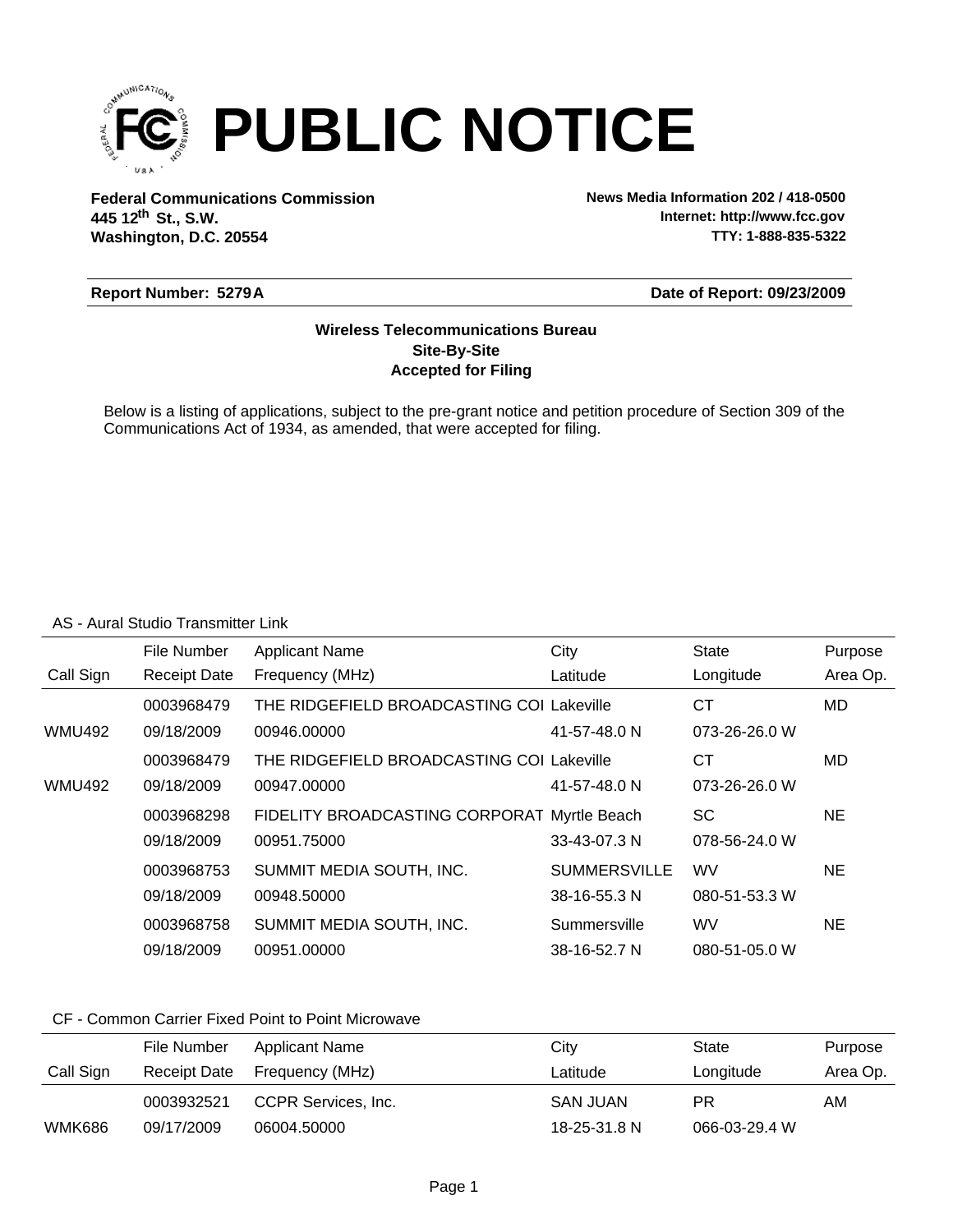|               | File Number         | <b>Applicant Name</b> | City            | State         | Purpose  |
|---------------|---------------------|-----------------------|-----------------|---------------|----------|
| Call Sign     | <b>Receipt Date</b> | Frequency (MHz)       | Latitude        | Longitude     | Area Op. |
|               | 0003932521          | CCPR Services, Inc.   | <b>SAN JUAN</b> | <b>PR</b>     | AM       |
| <b>WMK686</b> | 09/17/2009          | 06034.15000           | 18-25-31.8 N    | 066-03-29.4 W |          |
|               | 0003932521          | CCPR Services, Inc.   | <b>SAN JUAN</b> | <b>PR</b>     | AM       |
| <b>WMK686</b> | 09/17/2009          | 06063.80000           | 18-25-31.8 N    | 066-03-29.4 W |          |
|               | 0003932521          | CCPR Services, Inc.   | <b>SAN JUAN</b> | <b>PR</b>     | AM       |
| <b>WMK686</b> | 09/17/2009          | 06635.00000           | 18-25-31.8 N    | 066-03-29.4 W |          |
|               | 0003932521          | CCPR Services, Inc.   | <b>SAN JUAN</b> | <b>PR</b>     | AM       |
| <b>WMK686</b> | 09/17/2009          | 06675.00000           | 18-25-31.8 N    | 066-03-29.4 W |          |
|               | 0003932521          | CCPR Services, Inc.   | <b>SAN JUAN</b> | <b>PR</b>     | AM       |
| <b>WMK686</b> | 09/17/2009          | 10551.25000           | 18-25-31.8 N    | 066-03-29.4 W |          |
|               | 0003932521          | CCPR Services, Inc.   | <b>SAN JUAN</b> | <b>PR</b>     | AM       |
| <b>WMK686</b> | 09/17/2009          | 10715.00000           | 18-25-31.8 N    | 066-03-29.4 W |          |
|               | 0003932521          | CCPR Services, Inc.   | <b>SAN JUAN</b> | <b>PR</b>     | AM       |
| <b>WMK686</b> | 09/17/2009          | 10835.00000           | 18-25-31.8 N    | 066-03-29.4 W |          |
|               | 0003932521          | CCPR Services, Inc.   | <b>SAN JUAN</b> | <b>PR</b>     | AM       |
| <b>WMK686</b> | 09/17/2009          | 10875.00000           | 18-25-31.8 N    | 066-03-29.4 W |          |
|               | 0003932521          | CCPR Services, Inc.   | <b>SAN JUAN</b> | <b>PR</b>     | AM       |
| <b>WMK686</b> | 09/17/2009          | 10915.00000           | 18-25-31.8 N    | 066-03-29.4 W |          |
|               | 0003932521          | CCPR Services, Inc.   | <b>SAN JUAN</b> | <b>PR</b>     | AM       |
| <b>WMK686</b> | 09/17/2009          | 10955.00000           | 18-25-31.8 N    | 066-03-29.4 W |          |
|               | 0003932521          | CCPR Services, Inc.   | <b>SAN JUAN</b> | <b>PR</b>     | AM       |
| <b>WMK686</b> | 09/17/2009          | 10995.00000           | 18-25-31.8 N    | 066-03-29.4 W |          |
|               | 0003932521          | CCPR Services, Inc.   | <b>SAN JUAN</b> | <b>PR</b>     | AM       |
| <b>WMK686</b> | 09/17/2009          | 11115.00000           | 18-25-31.8 N    | 066-03-29.4 W |          |
|               | 0003932521          | CCPR Services, Inc.   | <b>SAN JUAN</b> | <b>PR</b>     | AM       |
| <b>WMK686</b> | 09/17/2009          | 11132.50000           | 18-25-31.8 N    | 066-03-29.4 W |          |
|               | 0003932521          | CCPR Services, Inc.   | <b>SAN JUAN</b> | <b>PR</b>     | AM       |
| <b>WMK686</b> | 09/17/2009          | 11155.00000           | 18-25-31.8 N    | 066-03-29.4 W |          |
|               | 0003932521          | CCPR Services, Inc.   | <b>SAN JUAN</b> | <b>PR</b>     | AM       |
| <b>WMK686</b> | 09/17/2009          | 11185.00000           | 18-25-31.8 N    | 066-03-29.4 W |          |
|               | 0003932521          | CCPR Services, Inc.   | <b>SAN JUAN</b> | <b>PR</b>     | AM       |
| <b>WMK686</b> | 09/17/2009          | 22425.00000           | 18-25-31.8 N    | 066-03-29.4 W |          |
|               | 0003957050          | CCPR Services, Inc.   | <b>GUAYNABO</b> | <b>PR</b>     | AM       |
| <b>WMK677</b> | 09/17/2009          | 05945.20000           | 18-25-00.2 N    | 066-06-18.3 W |          |
|               | 0003957050          | CCPR Services, Inc.   | <b>GUAYNABO</b> | <b>PR</b>     | AM       |
| <b>WMK677</b> | 09/17/2009          | 05974.85000           | 18-25-00.2 N    | 066-06-18.3 W |          |
|               | 0003957050          | CCPR Services, Inc.   | <b>GUAYNABO</b> | <b>PR</b>     | AM       |
| <b>WMK677</b> | 09/17/2009          | 11055.00000           | 18-25-00.2 N    | 066-06-18.3 W |          |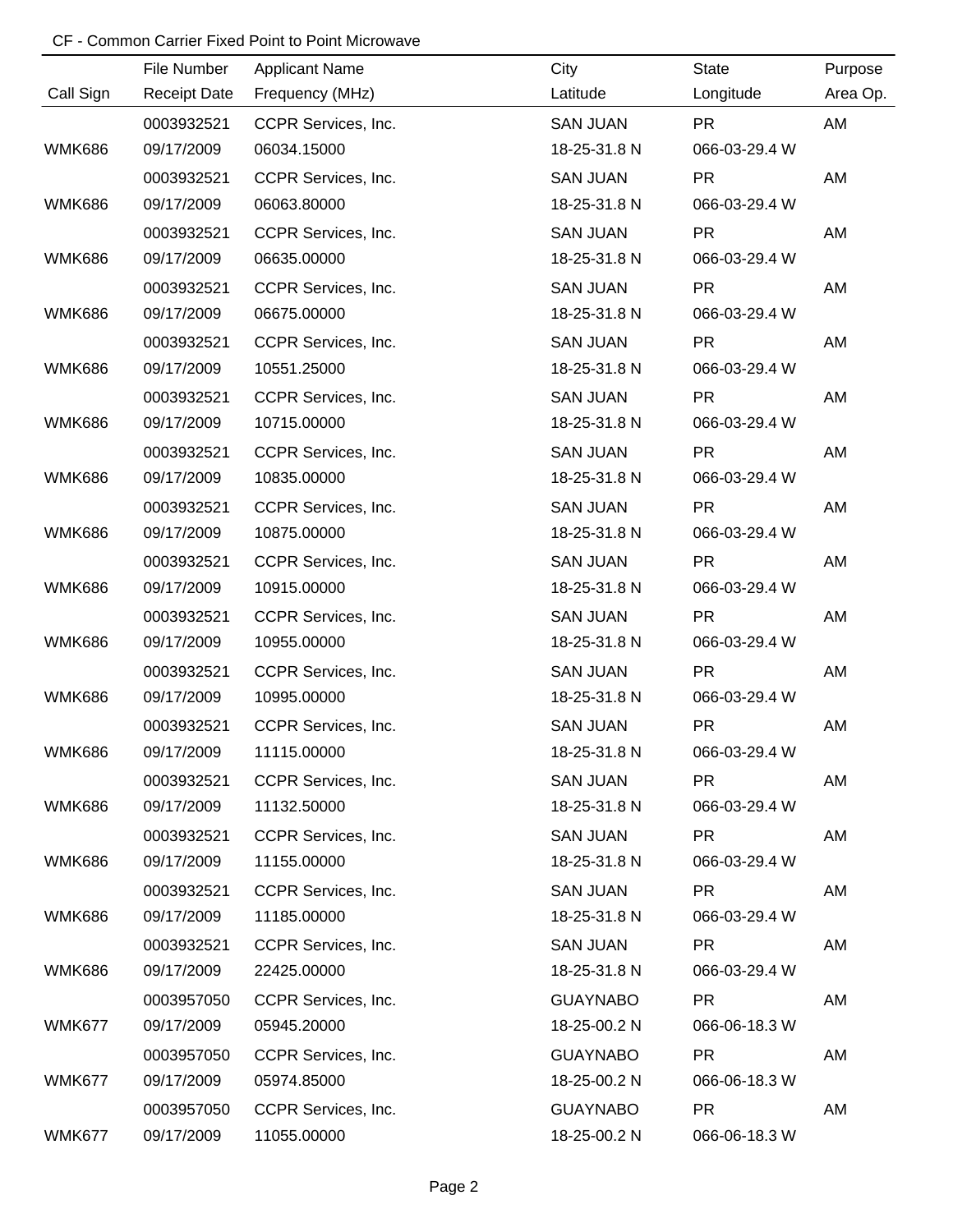|               | File Number         | <b>Applicant Name</b> | City            | State         | Purpose  |
|---------------|---------------------|-----------------------|-----------------|---------------|----------|
| Call Sign     | <b>Receipt Date</b> | Frequency (MHz)       | Latitude        | Longitude     | Area Op. |
|               | 0003957050          | CCPR Services, Inc.   | <b>GUAYNABO</b> | <b>PR</b>     | AM       |
| <b>WMK677</b> | 09/17/2009          | 11215.00000           | 18-25-00.2 N    | 066-06-18.3 W |          |
|               | 0003957050          | CCPR Services, Inc.   | <b>GUAYNABO</b> | <b>PR</b>     | AM       |
| <b>WMK677</b> | 09/17/2009          | 11405.00000           | 18-25-00.2 N    | 066-06-18.3 W |          |
|               | 0003957050          | CCPR Services, Inc.   | <b>GUAYNABO</b> | <b>PR</b>     | AM       |
| <b>WMK677</b> | 09/17/2009          | 11445.00000           | 18-25-00.2 N    | 066-06-18.3 W |          |
|               | 0003957050          | CCPR Services, Inc.   | <b>GUAYNABO</b> | <b>PR</b>     | AM       |
| <b>WMK677</b> | 09/17/2009          | 11605.00000           | 18-25-00.2 N    | 066-06-18.3 W |          |
|               | 0003957050          | CCPR Services, Inc.   | <b>GUAYNABO</b> | <b>PR</b>     | AM       |
| <b>WMK677</b> | 09/17/2009          | 11645.00000           | 18-25-00.2 N    | 066-06-18.3 W |          |
|               | 0003957050          | CCPR Services, Inc.   | <b>GUAYNABO</b> | <b>PR</b>     | AM       |
| <b>WMK677</b> | 09/17/2009          | 21275.00000           | 18-25-00.2 N    | 066-06-18.3 W |          |
|               | 0003957050          | CCPR Services, Inc.   | <b>GUAYNABO</b> | <b>PR</b>     | AM       |
| <b>WMK677</b> | 09/17/2009          | 21575.00000           | 18-25-00.2 N    | 066-06-18.3 W |          |
|               | 0003957128          | CCPR Services, Inc.   | <b>SAN JUAN</b> | <b>PR</b>     | AM       |
| <b>WMS982</b> | 09/17/2009          | 06820.00000           | 18-25-34.4 N    | 066-04-18.3 W |          |
|               | 0003957128          | CCPR Services, Inc.   | <b>SAN JUAN</b> | <b>PR</b>     | AM       |
| <b>WMS982</b> | 09/17/2009          | 10715.00000           | 18-25-34.4 N    | 066-04-18.3 W |          |
|               | 0003957128          | CCPR Services, Inc.   | <b>SAN JUAN</b> | <b>PR</b>     | AM       |
| <b>WMS982</b> | 09/17/2009          | 10915.00000           | 18-25-34.4 N    | 066-04-18.3 W |          |
|               | 0003957128          | CCPR Services, Inc.   | <b>SAN JUAN</b> | <b>PR</b>     | AM       |
| <b>WMS982</b> | 09/17/2009          | 11035.00000           | 18-25-34.4 N    | 066-04-18.3 W |          |
|               | 0003957128          | CCPR Services, Inc.   | <b>SAN JUAN</b> | <b>PR</b>     | AM       |
| <b>WMS982</b> | 09/17/2009          | 11185.00000           | 18-25-34.4 N    | 066-04-18.3 W |          |
|               | 0003957128          | CCPR Services, Inc.   | <b>SAN JUAN</b> | <b>PR</b>     | AM       |
| <b>WMS982</b> | 09/17/2009          | 11265.00000           | 18-25-34.4 N    | 066-04-18.3 W |          |
|               | 0003957128          | CCPR Services, Inc.   | <b>SAN JUAN</b> | <b>PR</b>     | AM       |
| <b>WMS982</b> | 09/17/2009          | 11505.00000           | 18-25-34.4 N    | 066-04-18.3 W |          |
|               | 0003957128          | CCPR Services, Inc.   | <b>SAN JUAN</b> | <b>PR</b>     | AM       |
| <b>WMS982</b> | 09/17/2009          | 11545.00000           | 18-25-34.4 N    | 066-04-18.3 W |          |
|               | 0003957155          | CCPR Services, Inc.   | <b>SAN JUAN</b> | <b>PR</b>     | AM       |
| WPJC686       | 09/17/2009          | 10587.50000           | 18-24-50.6 N    | 066-05-18.6 W |          |
|               | 0003957155          | CCPR Services, Inc.   | <b>SAN JUAN</b> | <b>PR</b>     | AM       |
| WPJC686       | 09/17/2009          | 10875.00000           | 18-24-50.6 N    | 066-05-18.6 W |          |
|               | 0003957155          | CCPR Services, Inc.   | <b>SAN JUAN</b> | <b>PR</b>     | AM       |
| WPJC686       | 09/17/2009          | 11095.00000           | 18-24-50.6 N    | 066-05-18.6 W |          |
|               | 0003957155          | CCPR Services, Inc.   | <b>SAN JUAN</b> | <b>PR</b>     | AM       |
| WPJC686       | 09/17/2009          | 11132.50000           | 18-24-50.6 N    | 066-05-18.6 W |          |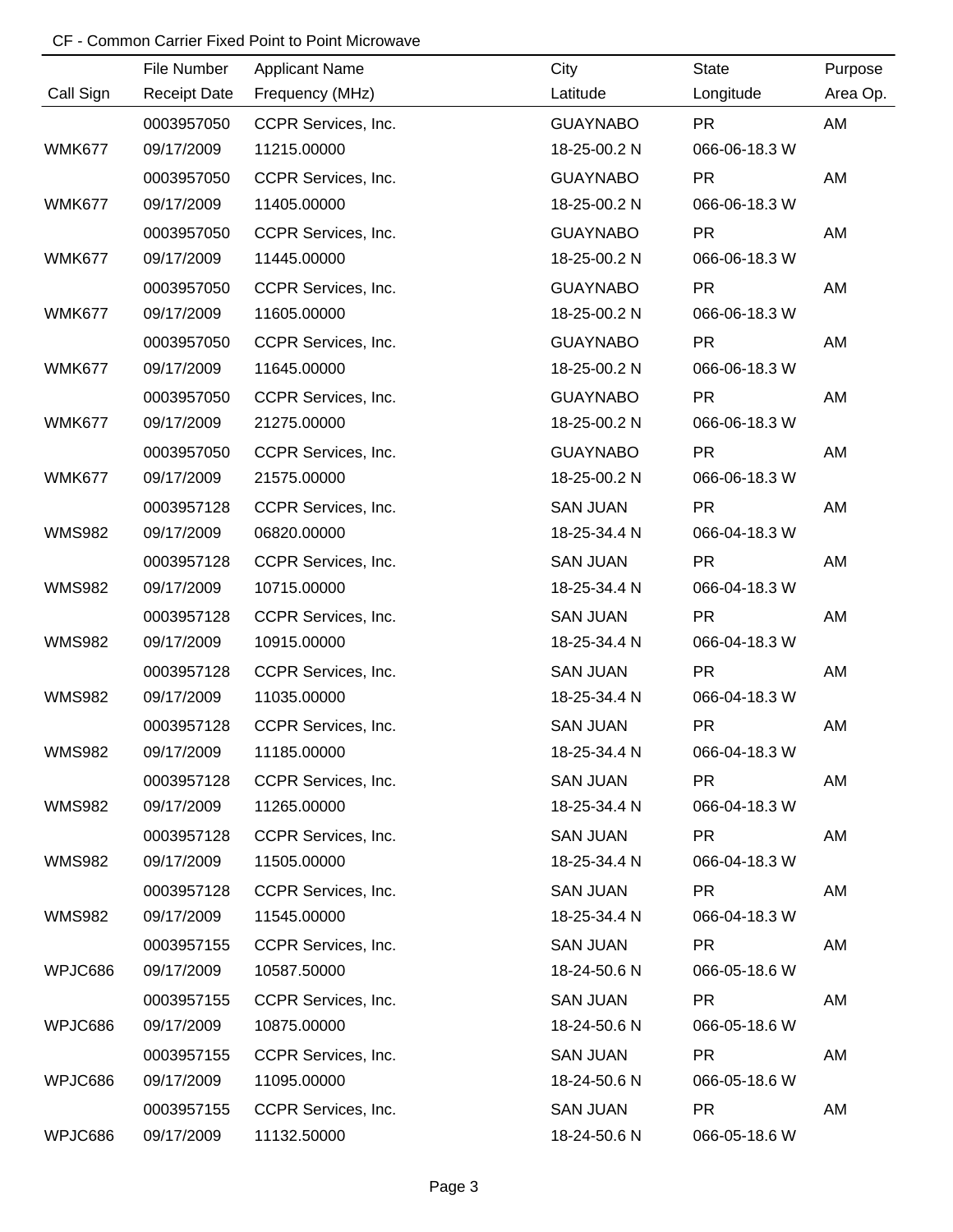|               | File Number         | <b>Applicant Name</b>      | City             | <b>State</b>  | Purpose  |
|---------------|---------------------|----------------------------|------------------|---------------|----------|
| Call Sign     | <b>Receipt Date</b> | Frequency (MHz)            | Latitude         | Longitude     | Area Op. |
|               | 0003957155          | CCPR Services, Inc.        | <b>SAN JUAN</b>  | <b>PR</b>     | AM       |
| WPJC686       | 09/17/2009          | 11405.00000                | 18-24-50.6 N     | 066-05-18.6 W |          |
|               | 0003957155          | CCPR Services, Inc.        | <b>SAN JUAN</b>  | <b>PR</b>     | AM       |
| WPJC686       | 09/17/2009          | 11685.00000                | 18-24-50.6 N     | 066-05-18.6 W |          |
|               | 0003957155          | CCPR Services, Inc.        | <b>SAN JUAN</b>  | <b>PR</b>     | AM       |
| WPJC686       | 09/17/2009          | 21625.00000                | 18-24-50.6 N     | 066-05-18.6 W |          |
|               | 0003957155          | CCPR Services, Inc.        | <b>SAN JUAN</b>  | <b>PR</b>     | AM       |
| WPJC686       | 09/17/2009          | 21675.00000                | 18-24-50.6 N     | 066-05-18.6 W |          |
|               | 0003967969          | Verizon Wireless (VAW) LLC | LAWRENCEVILLE GA |               | MD       |
| <b>WLM989</b> | 09/17/2009          | 05945.20000                | 33-57-31.3 N     | 083-58-33.6 W |          |
|               | 0003967982          | Verizon Wireless (VAW) LLC | <b>DULUTH</b>    | GA            | MD       |
| <b>WLM479</b> | 09/17/2009          | 06197.24000                | 34-00-05.4 N     | 084-09-01.7 W |          |
|               | 0003967982          | Verizon Wireless (VAW) LLC | <b>DULUTH</b>    | GA            | MD       |
| <b>WLM479</b> | 09/17/2009          | 06226.89000                | 34-00-05.4 N     | 084-09-01.7 W |          |
|               | 0003967982          | Verizon Wireless (VAW) LLC | <b>DULUTH</b>    | GA            | MD       |
| <b>WLM479</b> | 09/17/2009          | 06256.54000                | 34-00-05.4 N     | 084-09-01.7 W |          |
|               | 0003967982          | Verizon Wireless (VAW) LLC | <b>DULUTH</b>    | GA            | MD       |
| <b>WLM479</b> | 09/17/2009          | 06286.19000                | 34-00-05.4 N     | 084-09-01.7 W |          |
|               | 0003967982          | Verizon Wireless (VAW) LLC | <b>DULUTH</b>    | GA            | MD       |
| <b>WLM479</b> | 09/17/2009          | 06315.84000                | 34-00-05.4 N     | 084-09-01.7 W |          |
|               | 0003967982          | Verizon Wireless (VAW) LLC | <b>DULUTH</b>    | GA            | MD       |
| <b>WLM479</b> | 09/17/2009          | 06375.14000                | 34-00-05.4 N     | 084-09-01.7 W |          |
|               | 0003967982          | Verizon Wireless (VAW) LLC | <b>DULUTH</b>    | GA            | MD       |
| <b>WLM479</b> | 09/17/2009          | 06585.00000                | 34-00-05.4 N     | 084-09-01.7 W |          |
|               | 0003967982          | Verizon Wireless (VAW) LLC | <b>DULUTH</b>    | GA            | MD       |
| <b>WLM479</b> | 09/17/2009          | 10955.00000                | 34-00-05.4 N     | 084-09-01.7 W |          |
|               | 0003967982          | Verizon Wireless (VAW) LLC | <b>DULUTH</b>    | GA            | MD       |
| <b>WLM479</b> | 09/17/2009          | 11132.50000                | 34-00-05.4 N     | 084-09-01.7 W |          |
|               | 0003967982          | Verizon Wireless (VAW) LLC | <b>DULUTH</b>    | GA            | MD       |
| <b>WLM479</b> | 09/17/2009          | 11155.00000                | 34-00-05.4 N     | 084-09-01.7 W |          |
|               | 0003968362          | SPARKPLUG CHICAGO, INC.    | <b>CHICAGO</b>   | IL.           | MD       |
| WQHR611       | 09/18/2009          | 10795.00000                | 41-52-36.7 N     | 087-40-37.5 W |          |
|               | 0003968362          | SPARKPLUG CHICAGO, INC.    | <b>CHICAGO</b>   | IL            | MD       |
| WQHR611       | 09/18/2009          | 19675.00000                | 41-52-36.7 N     | 087-40-37.5 W |          |
|               | 0003968362          | SPARKPLUG CHICAGO, INC.    | <b>CHICAGO</b>   | IL            | MD       |
| WQHR611       | 09/18/2009          | 21820.00000                | 41-52-36.7 N     | 087-40-37.5 W |          |
|               | 0003968362          | SPARKPLUG CHICAGO, INC.    | <b>CHICAGO</b>   | IL            | MD       |
| WQHR611       | 09/18/2009          | 21870.00000                | 41-52-36.7 N     | 087-40-37.5 W |          |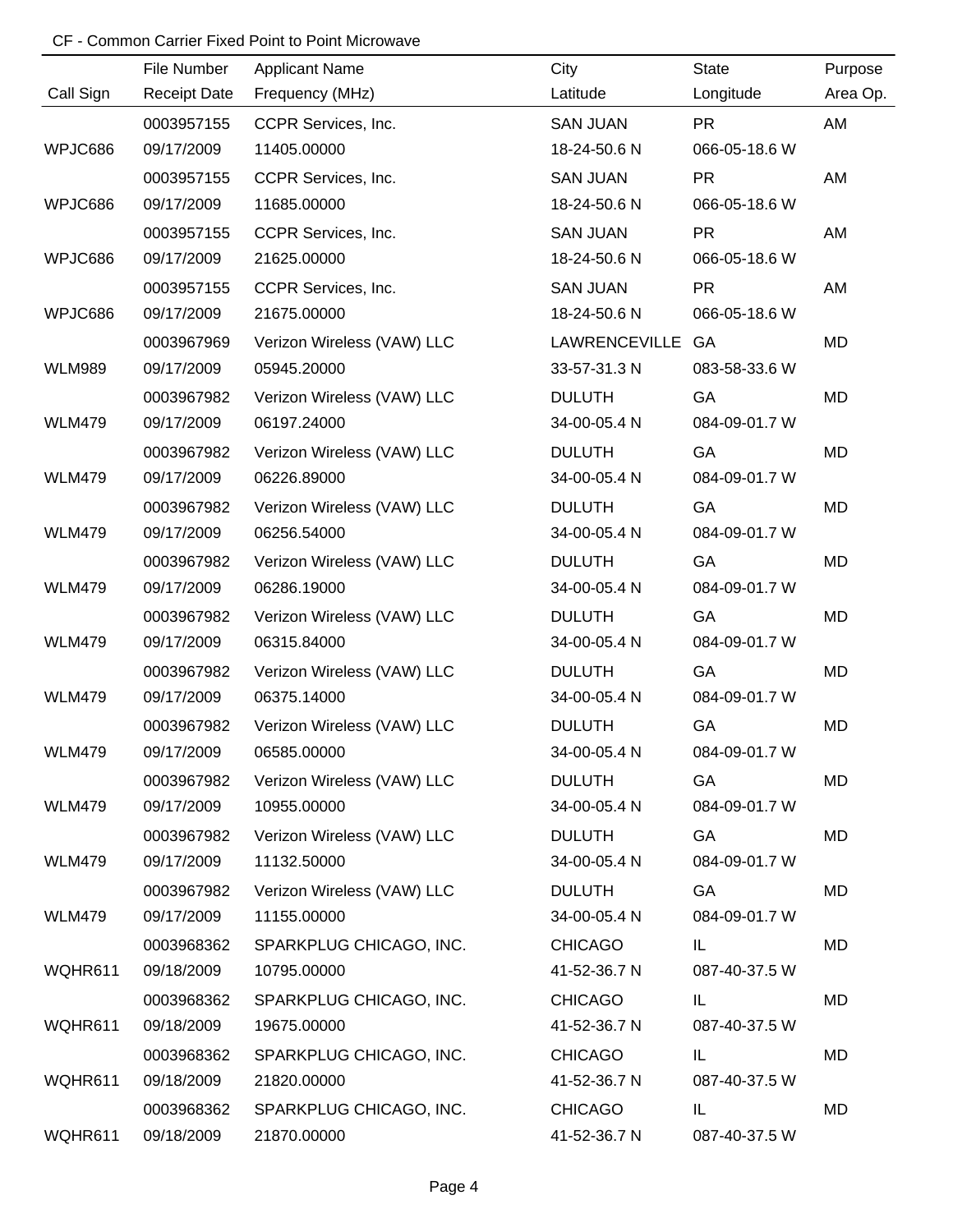|                | File Number         | <b>Applicant Name</b>      | City             | <b>State</b>  | Purpose   |
|----------------|---------------------|----------------------------|------------------|---------------|-----------|
| Call Sign      | <b>Receipt Date</b> | Frequency (MHz)            | Latitude         | Longitude     | Area Op.  |
|                | 0003968362          | SPARKPLUG CHICAGO, INC.    | <b>CHICAGO</b>   | IL            | MD        |
| WQHR611        | 09/18/2009          | 21920.00000                | 41-52-36.7 N     | 087-40-37.5 W |           |
|                | 0003968602          | NH #1 RURAL CELLULAR, INC. | <b>BERLIN</b>    | <b>NH</b>     | MD        |
| <b>WQAY931</b> | 09/18/2009          | 10632.50000                | 44-30-21.0 N     | 071-10-55.0 W |           |
|                | 0003968677          | USCOC OF GREATER IOWA, LLC | <b>NORTHWOOD</b> | IA            | MD        |
| <b>WMS989</b>  | 09/18/2009          | 06745.00000                | 43-23-50.0 N     | 093-14-10.0 W |           |
|                | 0003968677          | USCOC OF GREATER IOWA, LLC | <b>NORTHWOOD</b> | IA            | MD        |
| <b>WMS989</b>  | 09/18/2009          | 06755.00000                | 43-23-50.0 N     | 093-14-10.0 W |           |
|                | 0003968740          | CCPR Services, Inc.        | <b>CAGUAS</b>    | <b>PR</b>     | MD        |
| <b>WMR275</b>  | 09/18/2009          | 06226.89000                | 18-11-28.8 N     | 066-01-24.6 W |           |
|                | 0003968740          | CCPR Services, Inc.        | <b>CAGUAS</b>    | <b>PR</b>     | <b>MD</b> |
| <b>WMR275</b>  | 09/18/2009          | 06256.54000                | 18-11-28.8 N     | 066-01-24.6 W |           |
|                | 0003968740          | CCPR Services, Inc.        | <b>CAGUAS</b>    | <b>PR</b>     | <b>MD</b> |
| <b>WMR275</b>  | 09/18/2009          | 06286.19000                | 18-11-28.8 N     | 066-01-24.6 W |           |
|                | 0003968740          | CCPR Services, Inc.        | <b>CAGUAS</b>    | <b>PR</b>     | <b>MD</b> |
| <b>WMR275</b>  | 09/18/2009          | 06345.49000                | 18-11-28.8 N     | 066-01-24.6 W |           |
|                | 0003968740          | CCPR Services, Inc.        | <b>CAGUAS</b>    | <b>PR</b>     | MD        |
| <b>WMR275</b>  | 09/18/2009          | 06765.00000                | 18-11-28.8 N     | 066-01-24.6 W |           |
|                | 0003968740          | CCPR Services, Inc.        | <b>CAGUAS</b>    | <b>PR</b>     | <b>MD</b> |
| <b>WMR275</b>  | 09/18/2009          | 10577.50000                | 18-11-28.8 N     | 066-01-24.6 W |           |
|                | 0003968740          | CCPR Services, Inc.        | <b>CAGUAS</b>    | <b>PR</b>     | <b>MD</b> |
| <b>WMR275</b>  | 09/18/2009          | 10593.12500                | 18-11-28.8 N     | 066-01-24.6 W |           |
|                | 0003968740          | CCPR Services, Inc.        | <b>CAGUAS</b>    | <b>PR</b>     | <b>MD</b> |
| <b>WMR275</b>  | 09/18/2009          | 10603.12500                | 18-11-28.8 N     | 066-01-24.6 W |           |
|                | 0003968740          | CCPR Services, Inc.        | <b>CAGUAS</b>    | <b>PR</b>     | MD        |
| <b>WMR275</b>  | 09/18/2009          | 10715.00000                | 18-11-28.8 N     | 066-01-24.6 W |           |
|                | 0003968740          | CCPR Services, Inc.        | <b>CAGUAS</b>    | <b>PR</b>     | MD        |
| <b>WMR275</b>  | 09/18/2009          | 11325.00000                | 18-11-28.8 N     | 066-01-24.6 W |           |
|                | 0003968740          | CCPR Services, Inc.        | <b>CAGUAS</b>    | <b>PR</b>     | MD        |
| <b>WMR275</b>  | 09/18/2009          | 11405.00000                | 18-11-28.8 N     | 066-01-24.6 W |           |
|                | 0003968740          | CCPR Services, Inc.        | <b>CAGUAS</b>    | <b>PR</b>     | MD        |
| <b>WMR275</b>  | 09/18/2009          | 11485.00000                | 18-11-28.8 N     | 066-01-24.6 W |           |
|                | 0003968740          | CCPR Services, Inc.        | <b>CAGUAS</b>    | PR.           | MD        |
| <b>WMR275</b>  | 09/18/2009          | 11605.00000                | 18-11-28.8 N     | 066-01-24.6 W |           |
|                | 0003968740          | CCPR Services, Inc.        | <b>CAGUAS</b>    | <b>PR</b>     | MD        |
| <b>WMR275</b>  | 09/18/2009          | 11627.50000                | 18-11-28.8 N     | 066-01-24.6 W |           |
|                | 0003968740          | CCPR Services, Inc.        | <b>CAGUAS</b>    | <b>PR</b>     | MD        |
| <b>WMR275</b>  | 09/18/2009          | 11642.50000                | 18-11-28.8 N     | 066-01-24.6 W |           |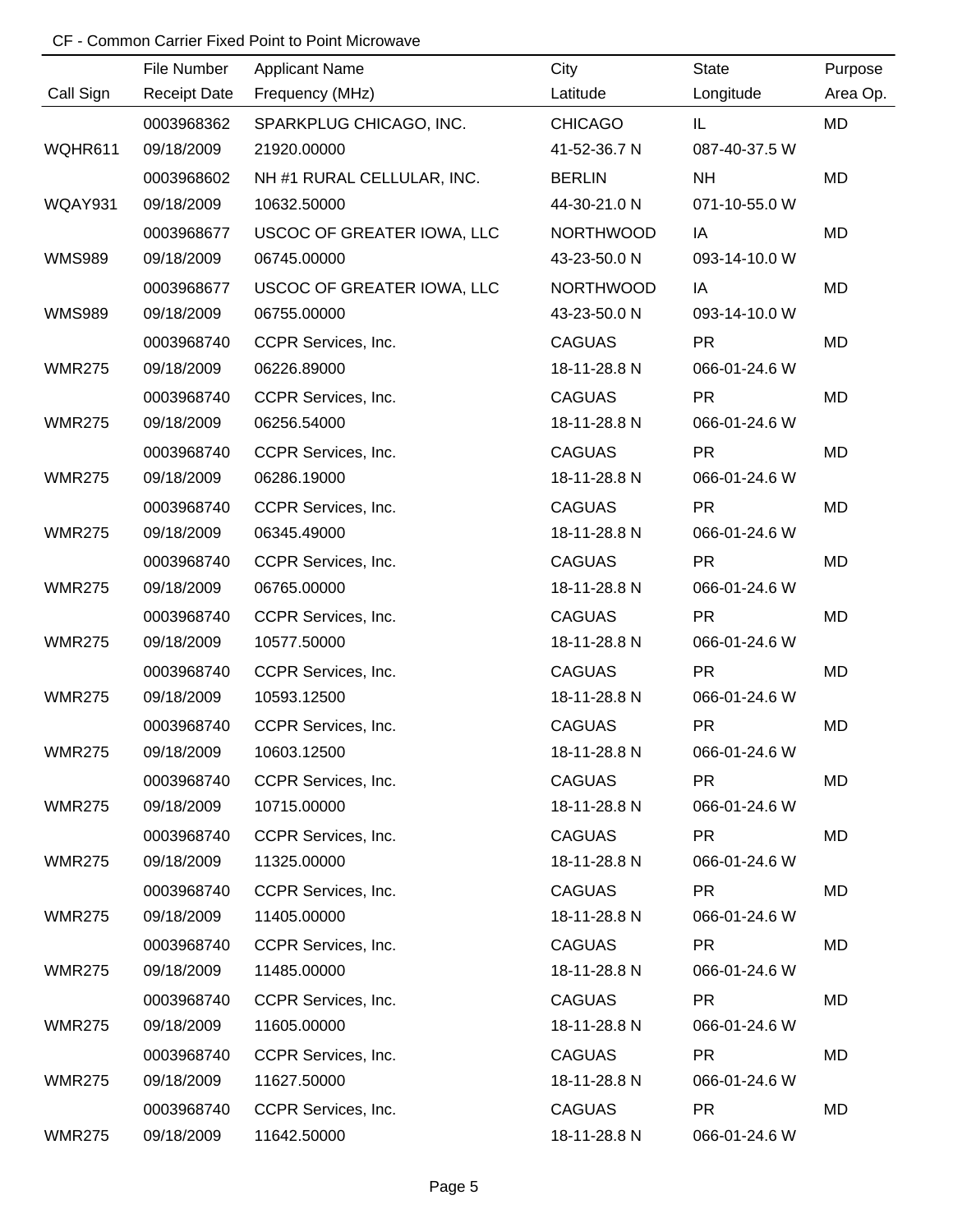|               | File Number         | <b>Applicant Name</b>                    | City              | <b>State</b>  | Purpose   |
|---------------|---------------------|------------------------------------------|-------------------|---------------|-----------|
| Call Sign     | <b>Receipt Date</b> | Frequency (MHz)                          | Latitude          | Longitude     | Area Op.  |
|               | 0003968740          | CCPR Services, Inc.                      | <b>CAGUAS</b>     | <b>PR</b>     | <b>MD</b> |
| <b>WMR275</b> | 09/18/2009          | 11662.50000                              | 18-11-28.8 N      | 066-01-24.6 W |           |
|               | 0003968740          | CCPR Services, Inc.                      | <b>CAGUAS</b>     | <b>PR</b>     | <b>MD</b> |
| <b>WMR275</b> | 09/18/2009          | 17845.00000                              | 18-11-28.8 N      | 066-01-24.6 W |           |
|               | 0003968752          | CCPR SERVICES, INC.                      | <b>CAGUAS</b>     | <b>PR</b>     | <b>MD</b> |
| WQKC636       | 09/18/2009          | 11152.50000                              | 18-13-05.0 N      | 066-02-26.4 W |           |
|               | 0003967271          | Mukluk Telephone Company, Inc.           | Shaktoolik        | AK            | <b>NE</b> |
|               | 09/17/2009          | 19622.50000                              | 64-22-09.1 N      | 161-13-07.4 W |           |
|               | 0003967272          | Mukluk Telephone Company, Inc.           | Shacktoolik       | AK            | <b>NE</b> |
|               | 09/17/2009          | 18062.50000                              | 64-21-17.0 N      | 161-11-41.0 W |           |
|               | 0003967979          | EDGE WIRELESS, LLC                       | <b>BEATTY</b>     | <b>OR</b>     | <b>NE</b> |
|               | 09/17/2009          | 06725.62500                              | 42-25-05.0 N      | 121-13-16.6 W |           |
|               | 0003968361          | SPARKPLUG CHICAGO, INC.                  | <b>CHICAGO</b>    | IL            | <b>NE</b> |
|               | 09/18/2009          | 18115.00000                              | 41-54-26.1 N      | 087-37-57.1 W |           |
|               | 0003968363          | SPARKPLUG SOUTHWEST, LLC                 | PRESCOTT VALLE AZ |               | <b>NE</b> |
|               | 09/18/2009          | 19440.00000                              | 34-35-53.3 N      | 112-17-59.8 W |           |
|               | 0003968456          | HARDY CELLULAR TELEPHONE COMP Core       |                   | <b>WV</b>     | <b>NE</b> |
|               | 09/18/2009          | 06615.00000                              | 39-41-36.1 N      | 080-07-45.9 W |           |
|               | 0003968462          | HARDY CELLULAR TELEPHONE COMP Morgantown |                   | <b>WV</b>     | <b>NE</b> |
|               | 09/18/2009          | 06775.00000                              | 39-34-16.0 N      | 079-57-43.7 W |           |
|               | 0003968594          | NH #1 RURAL CELLULAR, INC.               | Gorham            | <b>NH</b>     | <b>NE</b> |
|               | 09/18/2009          | 10567.50000                              | 44-22-16.5 N      | 071-12-49.0 W |           |
|               | 0003968689          | USCOC OF GREATER IOWA, LLC               | <b>NORTHWOOD</b>  | IA            | <b>NE</b> |
|               | 09/18/2009          | 06595.00000                              | 43-27-31.5 N      | 093-21-00.0 W |           |

### CL - Cellular

|                | File Number         | <b>Applicant Name</b>                           | City           | <b>State</b>  | Purpose  |
|----------------|---------------------|-------------------------------------------------|----------------|---------------|----------|
| Call Sign      | <b>Receipt Date</b> | Frequency (MHz)                                 | Latitude       | Longitude     | Area Op. |
|                | 0003968486          | ALLTEL CENTRAL ARKANSAS CELLUL, Lake City       |                | AR.           | MD       |
| KNKN796        | 09/18/2009          |                                                 | 35-48-41.4 N   | 090-25-57.8 W |          |
|                | 0003968590          | ALLTEL Communications of the Southwes Gila Bend |                | AZ.           | MD       |
| <b>KNKA303</b> | 09/18/2009          |                                                 | $33-03-04.9 N$ | 113-08-13.7 W |          |
|                | 0003968590          | ALLTEL Communications of the Southwes GILA BEND |                | AZ.           | MD       |
| <b>KNKA303</b> | 09/18/2009          |                                                 | 32-56-30.4 N   | 112-40-57.0 W |          |
|                | 0003968590          | ALLTEL Communications of the Southwes Glendale  |                | AZ            | MD.      |
| <b>KNKA303</b> | 09/18/2009          |                                                 | 33-38-23.1 N   | 112-11-31.6 W |          |
|                | 0003968601          | UNION TELEPHONE COMPANY                         | <b>ALPINE</b>  | ID            | MD       |
| <b>KNKN259</b> | 09/18/2009          |                                                 | 43-06-17.7 N   | 111-07-20.8 W |          |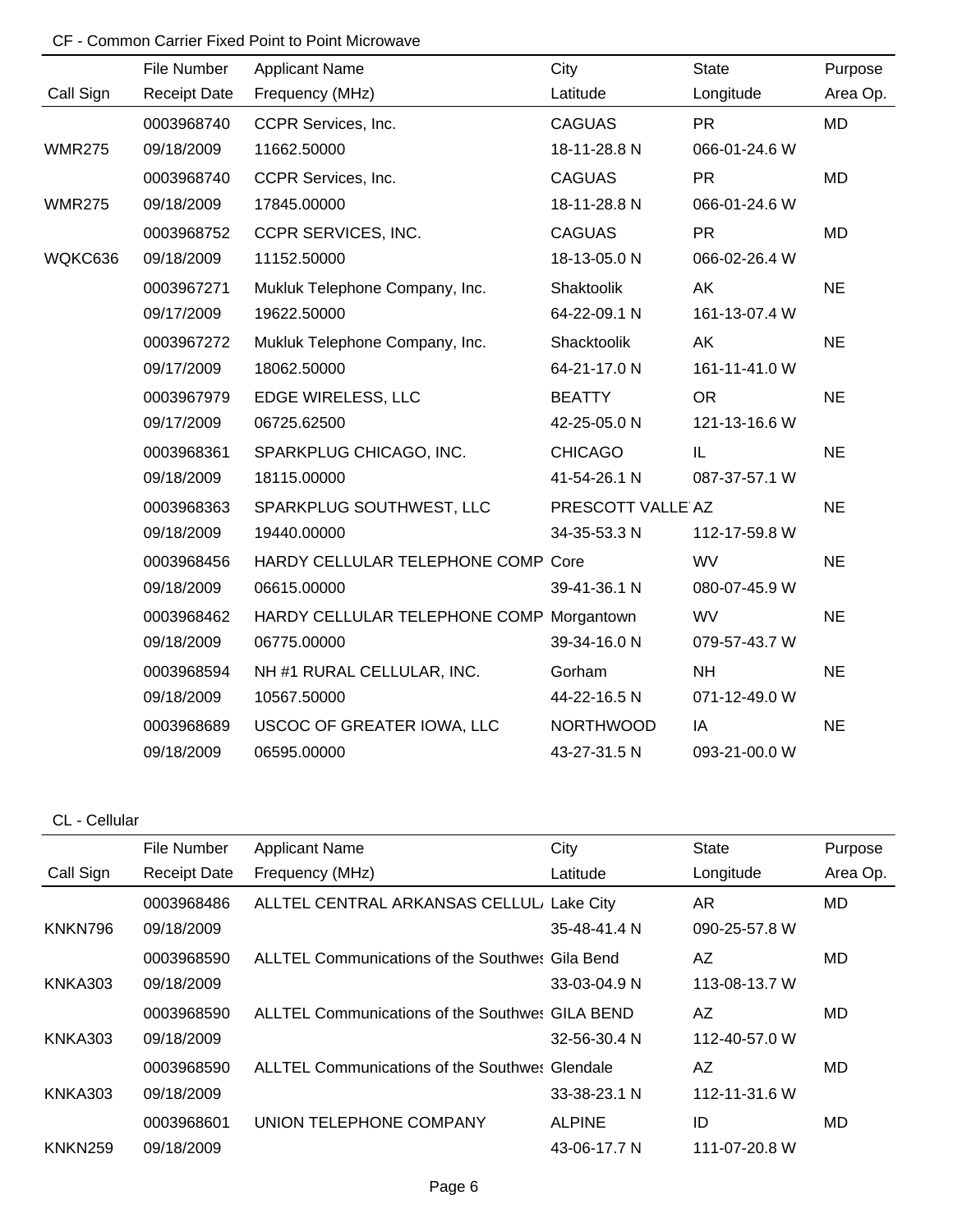### CL - Cellular

|                | File Number         | <b>Applicant Name</b>                | City         | <b>State</b>  | Purpose  |
|----------------|---------------------|--------------------------------------|--------------|---------------|----------|
| Call Sign      | <b>Receipt Date</b> | Frequency (MHz)                      | Latitude     | Longitude     | Area Op. |
|                | 0003968624          | WWC HOLDING CO., INC.                | <b>BAKER</b> | ΜТ            | MD.      |
| <b>KNKN255</b> | 09/18/2009          |                                      | 46-25-39.0 N | 104-20-47.8 W |          |
|                | 0003968123          | WISCONSIN RSA #6 PARTNERSHIP, LL     |              |               | RO       |
| KNKN541        | 09/17/2009          |                                      |              |               |          |
|                | 0003968540          | Wyoming 1 - Park Limited Partnership |              |               | RO       |
| KNKN244        | 09/18/2009          |                                      |              |               |          |

### CT - Local Television Transmission

|           | File Number         | <b>Applicant Name</b>     | City     | <b>State</b> | Purpose  |
|-----------|---------------------|---------------------------|----------|--------------|----------|
| Call Sign | <b>Receipt Date</b> | Frequency (MHz)           | Latitude | Longitude    | Area Op. |
|           | 0003847713          | DCI II Inc.               |          | US           | AM       |
| WPJC398   | 09/18/2009          | 02025.00000 - 02110.00000 |          |              | N        |
|           | 0003847713          | DCI II Inc.               |          | US           | AM       |
| WPJC398   | 09/18/2009          | 02450.00000 - 02483.50000 |          |              | N        |
|           | 0003847713          | DCI II Inc.               |          | US           | AM       |
| WPJC398   | 09/18/2009          | 12700.00000 - 13250.00000 |          |              | N        |
|           | 0003847713          | DCI II Inc                |          | US           | AM       |
| WPJC398   | 09/18/2009          | 38600.00000 - 40000.00000 |          |              | N        |

# GM - 800 MHz Conventional SMR (SMR, Site-specific)

|           | File Number  | Applicant Name  | City     | State     | Purpose   |
|-----------|--------------|-----------------|----------|-----------|-----------|
| Call Sign | Receipt Date | Frequency (MHz) | Latitude | Longitude | Area Op.  |
|           | 0003968450   | J P JENKINS INC |          |           | <b>RO</b> |
| WPFZ901   | 09/18/2009   |                 |          |           |           |

## IK - Industrial/Business Pool - Commercial, Conventional

|           | File Number         | <b>Applicant Name</b>          | City              | <b>State</b>  | Purpose  |
|-----------|---------------------|--------------------------------|-------------------|---------------|----------|
| Call Sign | <b>Receipt Date</b> | Frequency (MHz)                | Latitude          | Longitude     | Area Op. |
|           | 0003968090          | RCS COMMUNICATIONS GROUP       | <b>REIDSVILLE</b> | NC.           | MD       |
| WPDN579   | 09/17/2009          | 00152.48000                    | 36-22-21.0 N      | 079-43-54.0 W |          |
|           | 0003968403          | PADUA, TEIDI KIM L             |                   |               | RO       |
| WPPA701   | 09/18/2009          |                                |                   |               |          |
|           | 0003968670          | COLEMAN CO TELEPHONE CO OP INC |                   |               | RO       |
| WPGB537   | 09/18/2009          |                                |                   |               |          |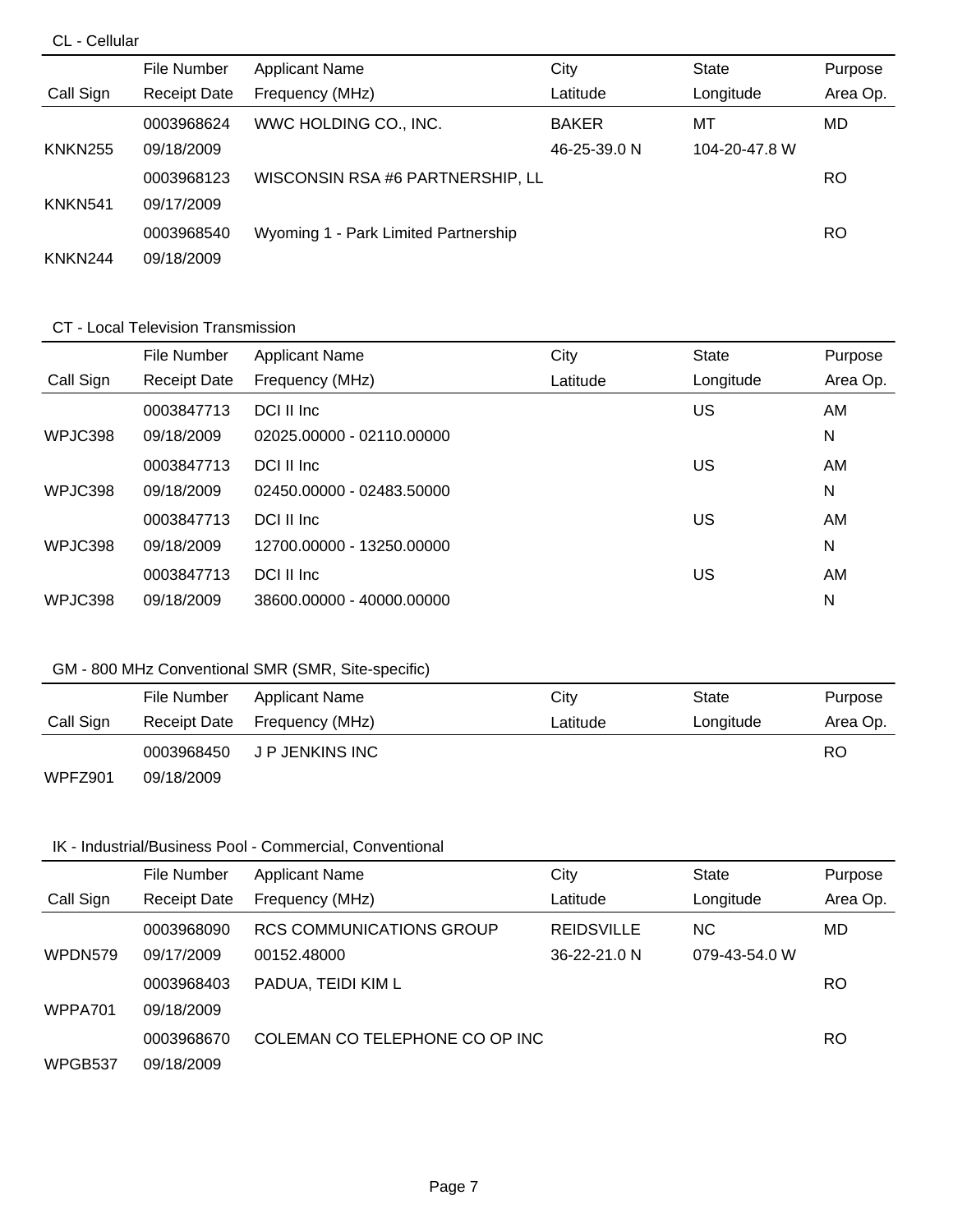|           | File Number         | <b>Applicant Name</b>                       | City             | <b>State</b>  | Purpose   |
|-----------|---------------------|---------------------------------------------|------------------|---------------|-----------|
| Call Sign | <b>Receipt Date</b> | Frequency (MHz)                             | Latitude         | Longitude     | Area Op.  |
|           | 0003967995          | CLEARWIRE SPECTRUM HOLDINGS III Salem       |                  | <b>OR</b>     | <b>MD</b> |
| WQKP355   | 09/17/2009          | 23025.00000                                 | 44-58-12.7 N     | 122-59-22.6 W |           |
|           | 0003967995          | CLEARWIRE SPECTRUM HOLDINGS III Salem       |                  | <b>OR</b>     | <b>MD</b> |
| WQKP355   | 09/17/2009          | 23125.00000                                 | 44-58-12.7 N     | 122-59-22.6 W |           |
|           | 0003967995          | CLEARWIRE SPECTRUM HOLDINGS III Salem       |                  | <b>OR</b>     | <b>MD</b> |
| WQKP355   | 09/17/2009          | 23325.00000                                 | 44-58-12.7 N     | 122-59-22.6 W |           |
|           | 0003967995          | CLEARWIRE SPECTRUM HOLDINGS III Salem       |                  | <b>OR</b>     | <b>MD</b> |
| WQKP355   | 09/17/2009          | 23425.00000                                 | 44-58-12.7 N     | 122-59-22.6 W |           |
|           | 0003968199          | CLEARWIRE SPECTRUM HOLDINGS II CHARLOTTE    |                  | <b>NC</b>     | MD        |
| WQJE215   | 09/18/2009          | 11265.00000                                 | 35-08-54.7 N     | 080-50-13.1 W |           |
|           | 0003968199          | CLEARWIRE SPECTRUM HOLDINGS II CHARLOTTE    |                  | <b>NC</b>     | <b>MD</b> |
| WQJE215   | 09/18/2009          | 11305.00000                                 | 35-08-54.7 N     | 080-50-13.1 W |           |
|           | 0003968199          | CLEARWIRE SPECTRUM HOLDINGS II              | <b>CHARLOTTE</b> | <b>NC</b>     | MD        |
| WQJE215   | 09/18/2009          | 11345.00000                                 | 35-08-54.7 N     | 080-50-13.1 W |           |
|           | 0003968199          | CLEARWIRE SPECTRUM HOLDINGS II              | <b>CHARLOTTE</b> | <b>NC</b>     | <b>MD</b> |
| WQJE215   | 09/18/2009          | 11385.00000                                 | 35-08-54.7 N     | 080-50-13.1 W |           |
|           | 0003968199          | CLEARWIRE SPECTRUM HOLDINGS II              | <b>CHARLOTTE</b> | <b>NC</b>     | MD        |
| WQJE215   | 09/18/2009          | 11425.00000                                 | 35-08-54.7 N     | 080-50-13.1 W |           |
|           | 0003968199          | CLEARWIRE SPECTRUM HOLDINGS II CHARLOTTE    |                  | <b>NC</b>     | <b>MD</b> |
| WQJE215   | 09/18/2009          | 11465.00000                                 | 35-08-54.7 N     | 080-50-13.1 W |           |
|           | 0003968199          | CLEARWIRE SPECTRUM HOLDINGS II              | <b>CHARLOTTE</b> | <b>NC</b>     | MD        |
| WQJE215   | 09/18/2009          | 11545.00000                                 | 35-08-54.7 N     | 080-50-13.1 W |           |
|           | 0003968199          | CLEARWIRE SPECTRUM HOLDINGS II CHARLOTTE    |                  | <b>NC</b>     | MD        |
| WQJE215   | 09/18/2009          | 17815.00000                                 | 35-08-54.7 N     | 080-50-13.1 W |           |
|           | 0003968199          | CLEARWIRE SPECTRUM HOLDINGS II CHARLOTTE    |                  | <b>NC</b>     | <b>MD</b> |
| WQJE215   | 09/18/2009          | 21825.00000                                 | 35-08-54.7 N     | 080-50-13.1 W |           |
|           | 0003968199          | CLEARWIRE SPECTRUM HOLDINGS II CHARLOTTE    |                  | <b>NC</b>     | MD        |
| WQJE215   | 09/18/2009          | 21925.00000                                 | 35-08-54.7 N     | 080-50-13.1 W |           |
|           | 0003968199          | CLEARWIRE SPECTRUM HOLDINGS II CHARLOTTE    |                  | <b>NC</b>     | MD        |
| WQJE215   | 09/18/2009          | 21975.00000                                 | 35-08-54.7 N     | 080-50-13.1 W |           |
|           | 0003968202          | CLEARWIRE SPECTRUM HOLDINGS II HUNTERSVILLE |                  | NC.           | MD        |
| WQJE333   | 09/18/2009          | 11215.00000                                 | 35-22-47.2 N     | 080-46-56.0 W |           |
|           | 0003968202          | CLEARWIRE SPECTRUM HOLDINGS II HUNTERSVILLE |                  | <b>NC</b>     | MD        |
| WQJE333   | 09/18/2009          | 11265.00000                                 | 35-22-47.2 N     | 080-46-56.0 W |           |
|           | 0003968202          | CLEARWIRE SPECTRUM HOLDINGS II HUNTERSVILLE |                  | <b>NC</b>     | MD        |
| WQJE333   | 09/18/2009          | 11345.00000                                 | 35-22-47.2 N     | 080-46-56.0 W |           |
|           | 0003968202          | CLEARWIRE SPECTRUM HOLDINGS II HUNTERSVILLE |                  | <b>NC</b>     | MD        |
| WQJE333   | 09/18/2009          | 23025.00000                                 | 35-22-47.2 N     | 080-46-56.0 W |           |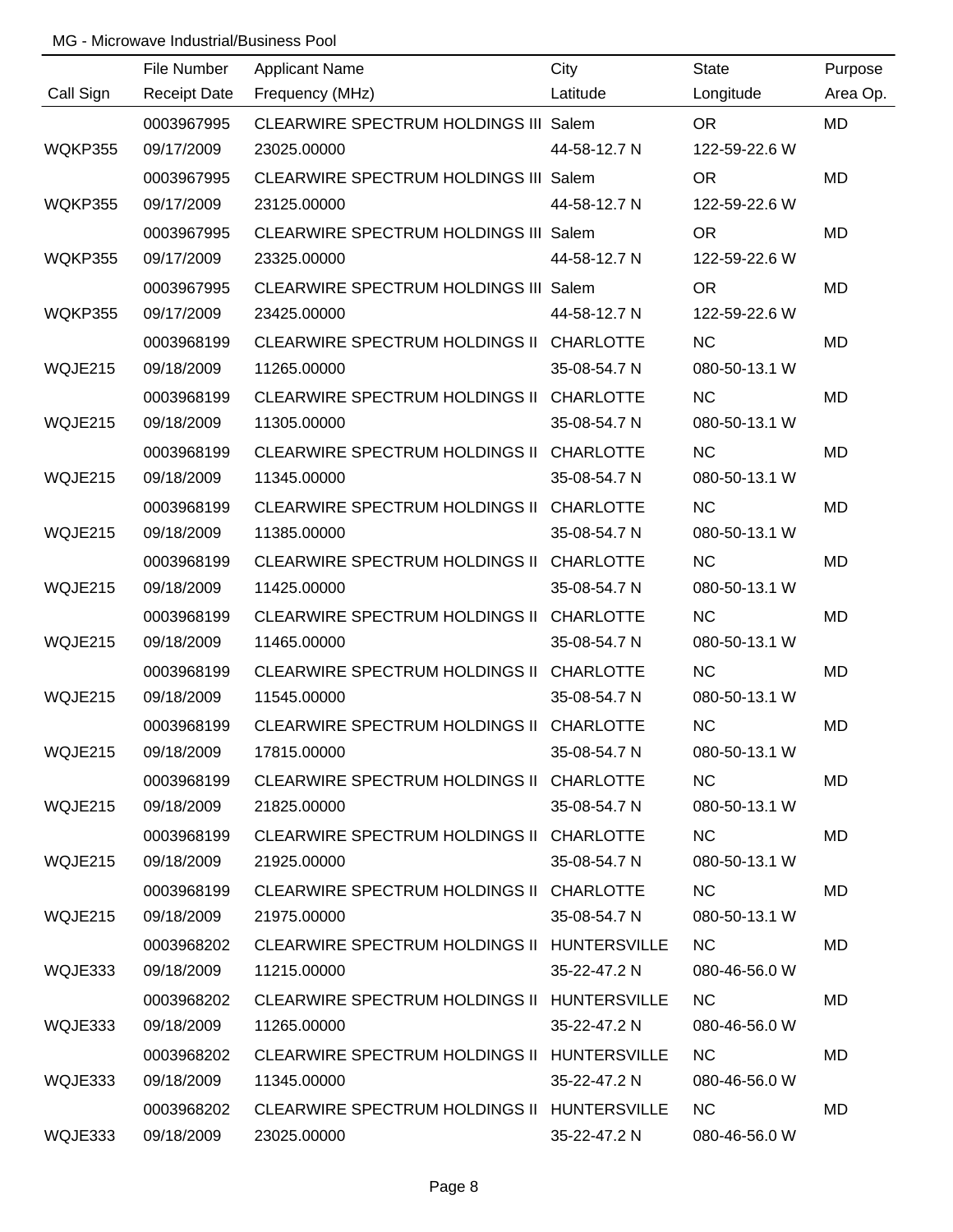|                | File Number         | <b>Applicant Name</b>                       | City         | <b>State</b>  | Purpose   |
|----------------|---------------------|---------------------------------------------|--------------|---------------|-----------|
| Call Sign      | <b>Receipt Date</b> | Frequency (MHz)                             | Latitude     | Longitude     | Area Op.  |
|                | 0003968202          | CLEARWIRE SPECTRUM HOLDINGS II HUNTERSVILLE |              | <b>NC</b>     | <b>MD</b> |
| WQJE333        | 09/18/2009          | 23225.00000                                 | 35-22-47.2 N | 080-46-56.0 W |           |
|                | 0003968204          | Clearwire Spectrum Holdings, LLC            | Greensboro   | <b>NC</b>     | <b>MD</b> |
| <b>WQEM503</b> | 09/18/2009          | 21825.00000                                 | 36-04-14.0 N | 079-53-10.0 W |           |
|                | 0003968204          | Clearwire Spectrum Holdings, LLC            | Greensboro   | <b>NC</b>     | <b>MD</b> |
| <b>WQEM503</b> | 09/18/2009          | 21875.00000                                 | 36-04-14.0 N | 079-53-10.0 W |           |
|                | 0003968204          | Clearwire Spectrum Holdings, LLC            | Greensboro   | <b>NC</b>     | <b>MD</b> |
| <b>WQEM503</b> | 09/18/2009          | 21925.00000                                 | 36-04-14.0 N | 079-53-10.0 W |           |
|                | 0003968204          | Clearwire Spectrum Holdings, LLC            | Greensboro   | <b>NC</b>     | <b>MD</b> |
| <b>WQEM503</b> | 09/18/2009          | 21975.00000                                 | 36-04-14.0 N | 079-53-10.0 W |           |
|                | 0003968204          | Clearwire Spectrum Holdings, LLC            | Greensboro   | <b>NC</b>     | <b>MD</b> |
| <b>WQEM503</b> | 09/18/2009          | 22025.00000                                 | 36-04-14.0 N | 079-53-10.0 W |           |
|                | 0003968350          | Clearwire Spectrum Holdings, LLC            | Durham, NC   | <b>NC</b>     | <b>MD</b> |
| WQEY594        | 09/18/2009          | 10775.00000                                 | 35-55-03.4 N | 078-57-06.2 W |           |
|                | 0003968350          | Clearwire Spectrum Holdings, LLC            | Durham, NC   | <b>NC</b>     | <b>MD</b> |
| WQEY594        | 09/18/2009          | 10855.00000                                 | 35-55-03.4 N | 078-57-06.2 W |           |
|                | 0003968350          | Clearwire Spectrum Holdings, LLC            | Durham, NC   | <b>NC</b>     | <b>MD</b> |
| WQEY594        | 09/18/2009          | 11015.00000                                 | 35-55-03.4 N | 078-57-06.2 W |           |
|                | 0003968350          | Clearwire Spectrum Holdings, LLC            | Durham, NC   | <b>NC</b>     | <b>MD</b> |
| WQEY594        | 09/18/2009          | 11095.00000                                 | 35-55-03.4 N | 078-57-06.2 W |           |
|                | 0003968350          | Clearwire Spectrum Holdings, LLC            | Durham, NC   | <b>NC</b>     | <b>MD</b> |
| WQEY594        | 09/18/2009          | 19440.00000                                 | 35-55-03.4 N | 078-57-06.2 W |           |
|                | 0003968350          | Clearwire Spectrum Holdings, LLC            | Durham, NC   | NC            | <b>MD</b> |
| WQEY594        | 09/18/2009          | 19520.00000                                 | 35-55-03.4 N | 078-57-06.2 W |           |
|                | 0003968350          | Clearwire Spectrum Holdings, LLC            | Durham, NC   | <b>NC</b>     | <b>MD</b> |
| WQEY594        | 09/18/2009          | 19575.00000                                 | 35-55-03.4 N | 078-57-06.2 W |           |
|                | 0003968350          | Clearwire Spectrum Holdings, LLC            | Durham, NC   | <b>NC</b>     | MD        |
| WQEY594        | 09/18/2009          | 19675.00000                                 | 35-55-03.4 N | 078-57-06.2 W |           |
|                | 0003968356          | <b>CLEARWIRE SPECTRUM HOLDINGS II</b>       | Charlotte    | <b>NC</b>     | MD        |
| WQJD990        | 09/18/2009          | 10915.00000                                 | 35-21-48.3 N | 080-47-24.5 W |           |
|                | 0003968356          | CLEARWIRE SPECTRUM HOLDINGS II Charlotte    |              | <b>NC</b>     | <b>MD</b> |
| WQJD990        | 09/18/2009          | 21825.00000                                 | 35-21-48.3 N | 080-47-24.5 W |           |
|                | 0003968356          | <b>CLEARWIRE SPECTRUM HOLDINGS II</b>       | Charlotte    | <b>NC</b>     | MD        |
| WQJD990        | 09/18/2009          | 22025.00000                                 | 35-21-48.3 N | 080-47-24.5 W |           |
|                | 0003968496          | CLEARWIRE SPECTRUM HOLDINGS III CAMDEN      |              | <b>NJ</b>     | <b>MD</b> |
| WQKS627        | 09/18/2009          | 11225.00000                                 | 39-53-15.3 N | 075-00-03.7 W |           |
|                | 0003968496          | CLEARWIRE SPECTRUM HOLDINGS III CAMDEN      |              | <b>NJ</b>     | <b>MD</b> |
| WQKS627        | 09/18/2009          | 11305.00000                                 | 39-53-15.3 N | 075-00-03.7 W |           |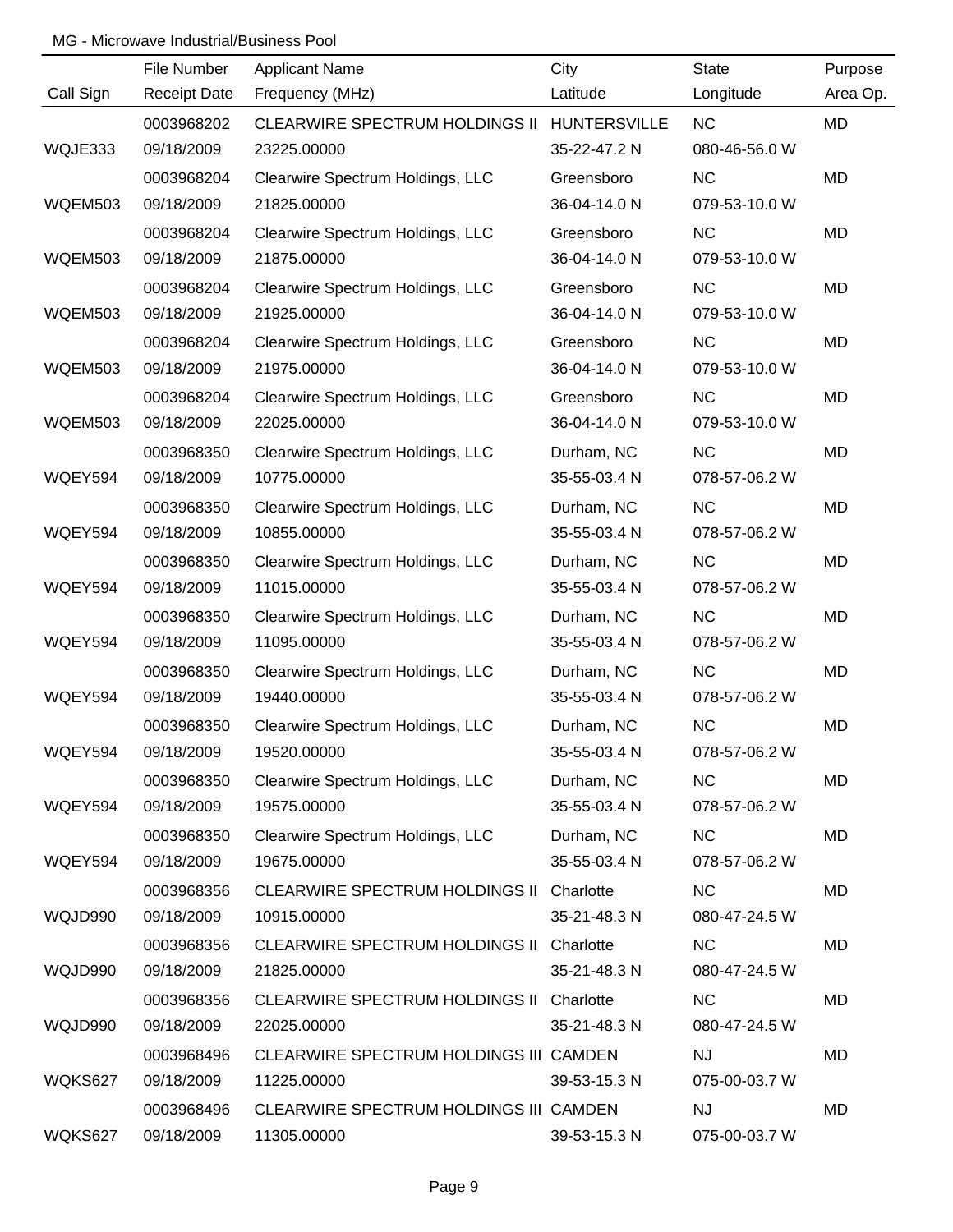|           | File Number         | <b>Applicant Name</b>                             | City         | <b>State</b>  | Purpose   |
|-----------|---------------------|---------------------------------------------------|--------------|---------------|-----------|
| Call Sign | <b>Receipt Date</b> | Frequency (MHz)                                   | Latitude     | Longitude     | Area Op.  |
|           | 0003968496          | CLEARWIRE SPECTRUM HOLDINGS III CAMDEN            |              | <b>NJ</b>     | <b>MD</b> |
| WQKS627   | 09/18/2009          | 11465.00000                                       | 39-53-15.3 N | 075-00-03.7 W |           |
|           | 0003968496          | CLEARWIRE SPECTRUM HOLDINGS III CAMDEN            |              | <b>NJ</b>     | <b>MD</b> |
| WQKS627   | 09/18/2009          | 11505.00000                                       | 39-53-15.3 N | 075-00-03.7 W |           |
|           | 0003968496          | CLEARWIRE SPECTRUM HOLDINGS III CAMDEN            |              | <b>NJ</b>     | <b>MD</b> |
| WQKS627   | 09/18/2009          | 11545.00000                                       | 39-53-15.3 N | 075-00-03.7 W |           |
|           | 0003968496          | CLEARWIRE SPECTRUM HOLDINGS III CAMDEN            |              | <b>NJ</b>     | MD        |
| WQKS627   | 09/18/2009          | 11585.00000                                       | 39-53-15.3 N | 075-00-03.7 W |           |
|           | 0003968496          | CLEARWIRE SPECTRUM HOLDINGS III CAMDEN            |              | <b>NJ</b>     | MD        |
| WQKS627   | 09/18/2009          | 17765.00000                                       | 39-53-15.3 N | 075-00-03.7 W |           |
|           | 0003968496          | CLEARWIRE SPECTRUM HOLDINGS III CAMDEN            |              | <b>NJ</b>     | MD        |
| WQKS627   | 09/18/2009          | 17815.00000                                       | 39-53-15.3 N | 075-00-03.7 W |           |
|           | 0003968496          | CLEARWIRE SPECTRUM HOLDINGS III CAMDEN            |              | <b>NJ</b>     | MD        |
| WQKS627   | 09/18/2009          | 17915.00000                                       | 39-53-15.3 N | 075-00-03.7 W |           |
|           | 0003968496          | CLEARWIRE SPECTRUM HOLDINGS III CAMDEN            |              | <b>NJ</b>     | MD        |
| WQKS627   | 09/18/2009          | 21875.00000                                       | 39-53-15.3 N | 075-00-03.7 W |           |
|           | 0003968556          | <b>CLEARWIRE SPECTRUM HOLDINGS III Rosemont</b>   |              | PA            | MD        |
| WQKS790   | 09/18/2009          | 11225.00000                                       | 40-01-35.0 N | 075-19-57.7 W |           |
|           | 0003968556          | CLEARWIRE SPECTRUM HOLDINGS III Rosemont          |              | PA            | MD        |
| WQKS790   | 09/18/2009          | 11305.00000                                       | 40-01-35.0 N | 075-19-57.7 W |           |
|           | 0003968556          | CLEARWIRE SPECTRUM HOLDINGS III Rosemont          |              | PA            | MD        |
| WQKS790   | 09/18/2009          | 17815.00000                                       | 40-01-35.0 N | 075-19-57.7 W |           |
|           | 0003968556          | <b>CLEARWIRE SPECTRUM HOLDINGS III Rosemont</b>   |              | PA            | MD        |
| WQKS790   | 09/18/2009          | 17915.00000                                       | 40-01-35.0 N | 075-19-57.7 W |           |
|           | 0003968556          | CLEARWIRE SPECTRUM HOLDINGS III Rosemont          |              | PA.           | MD        |
| WQKS790   | 09/18/2009          | 21825.00000                                       | 40-01-35.0 N | 075-19-57.7 W |           |
|           | 0003968556          | <b>CLEARWIRE SPECTRUM HOLDINGS III Rosemont</b>   |              | PA            | MD        |
| WQKS790   | 09/18/2009          | 21875.00000                                       | 40-01-35.0 N | 075-19-57.7 W |           |
|           | 0003968556          | <b>CLEARWIRE SPECTRUM HOLDINGS III Rosemont</b>   |              | <b>PA</b>     | MD        |
| WQKS790   | 09/18/2009          | 21975.00000                                       | 40-01-35.0 N | 075-19-57.7 W |           |
|           | 0003968557          | <b>CLEARWIRE SPECTRUM HOLDINGS III Pennsauken</b> |              | <b>NJ</b>     | MD        |
| WQKR975   | 09/18/2009          | 11015.00000                                       | 39-56-57.5 N | 075-03-54.0 W |           |
|           | 0003968557          | <b>CLEARWIRE SPECTRUM HOLDINGS III Pennsauken</b> |              | <b>NJ</b>     | MD        |
| WQKR975   | 09/18/2009          | 11095.00000                                       | 39-56-57.5 N | 075-03-54.0 W |           |
|           | 0003968557          | <b>CLEARWIRE SPECTRUM HOLDINGS III Pennsauken</b> |              | <b>NJ</b>     | MD        |
| WQKR975   | 09/18/2009          | 19375.00000                                       | 39-56-57.5 N | 075-03-54.0 W |           |
|           | 0003968557          | <b>CLEARWIRE SPECTRUM HOLDINGS III Pennsauken</b> |              | <b>NJ</b>     | MD        |
| WQKR975   | 09/18/2009          | 19475.00000                                       | 39-56-57.5 N | 075-03-54.0 W |           |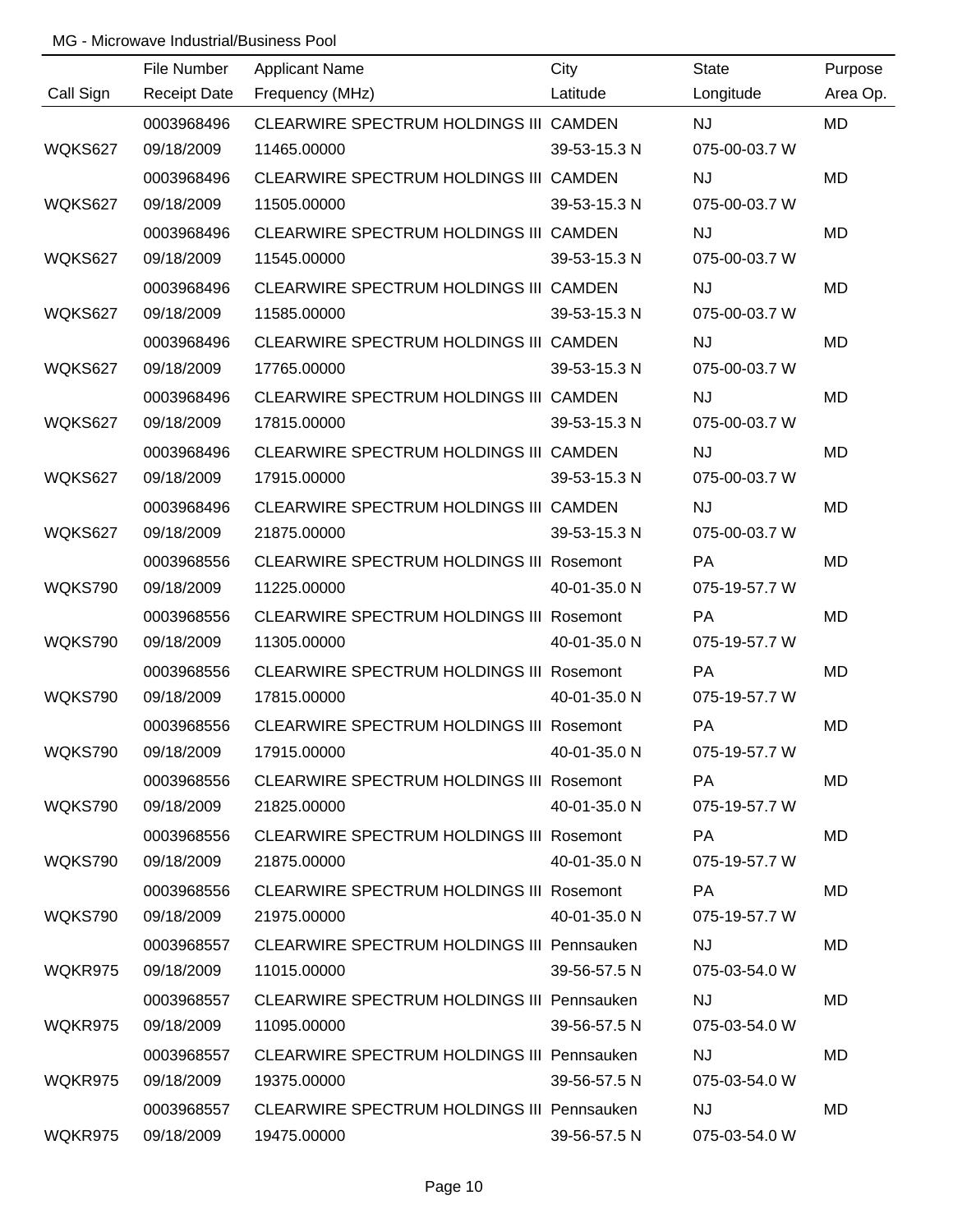|           | File Number         | <b>Applicant Name</b>                             | City         | <b>State</b>  | Purpose   |
|-----------|---------------------|---------------------------------------------------|--------------|---------------|-----------|
| Call Sign | <b>Receipt Date</b> | Frequency (MHz)                                   | Latitude     | Longitude     | Area Op.  |
|           | 0003968557          | CLEARWIRE SPECTRUM HOLDINGS III Pennsauken        |              | <b>NJ</b>     | <b>MD</b> |
| WQKR975   | 09/18/2009          | 19525.00000                                       | 39-56-57.5 N | 075-03-54.0 W |           |
|           | 0003968557          | CLEARWIRE SPECTRUM HOLDINGS III Pennsauken        |              | <b>NJ</b>     | <b>MD</b> |
| WQKR975   | 09/18/2009          | 19575.00000                                       | 39-56-57.5 N | 075-03-54.0 W |           |
|           | 0003968557          | CLEARWIRE SPECTRUM HOLDINGS III Pennsauken        |              | <b>NJ</b>     | <b>MD</b> |
| WQKR975   | 09/18/2009          | 19625.00000                                       | 39-56-57.5 N | 075-03-54.0 W |           |
|           | 0003968557          | <b>CLEARWIRE SPECTRUM HOLDINGS III Pennsauken</b> |              | <b>NJ</b>     | <b>MD</b> |
| WQKR975   | 09/18/2009          | 19675.00000                                       | 39-56-57.5 N | 075-03-54.0 W |           |
|           | 0003968557          | CLEARWIRE SPECTRUM HOLDINGS III Pennsauken        |              | <b>NJ</b>     | MD        |
| WQKR975   | 09/18/2009          | 21875.00000                                       | 39-56-57.5 N | 075-03-54.0 W |           |
|           | 0003968557          | CLEARWIRE SPECTRUM HOLDINGS III Pennsauken        |              | <b>NJ</b>     | MD        |
| WQKR975   | 09/18/2009          | 23275.00000                                       | 39-56-57.5 N | 075-03-54.0 W |           |
|           | 0003968558          | CLEARWIRE SPECTRUM HOLDINGS III BROOMALL          |              | PA            | MD        |
| WQKR946   | 09/18/2009          | 10735.00000                                       | 39-57-22.0 N | 075-20-19.7 W |           |
|           | 0003968558          | CLEARWIRE SPECTRUM HOLDINGS III BROOMALL          |              | PA            | MD        |
| WQKR946   | 09/18/2009          | 10815.00000                                       | 39-57-22.0 N | 075-20-19.7 W |           |
|           | 0003968558          | CLEARWIRE SPECTRUM HOLDINGS III BROOMALL          |              | PA            | MD        |
| WQKR946   | 09/18/2009          | 17815.00000                                       | 39-57-22.0 N | 075-20-19.7 W |           |
|           | 0003968558          | CLEARWIRE SPECTRUM HOLDINGS III BROOMALL          |              | PA            | <b>MD</b> |
| WQKR946   | 09/18/2009          | 17915.00000                                       | 39-57-22.0 N | 075-20-19.7 W |           |
|           | 0003968558          | CLEARWIRE SPECTRUM HOLDINGS III BROOMALL          |              | PA            | MD        |
| WQKR946   | 09/18/2009          | 17965.00000                                       | 39-57-22.0 N | 075-20-19.7 W |           |
|           | 0003968558          | CLEARWIRE SPECTRUM HOLDINGS III BROOMALL          |              | PA            | MD        |
| WQKR946   | 09/18/2009          | 18065.00000                                       | 39-57-22.0 N | 075-20-19.7 W |           |
|           | 0003968558          | CLEARWIRE SPECTRUM HOLDINGS III BROOMALL          |              | PA            | MD        |
| WQKR946   | 09/18/2009          | 21825.00000                                       | 39-57-22.0 N | 075-20-19.7 W |           |
|           | 0003968558          | CLEARWIRE SPECTRUM HOLDINGS III BROOMALL          |              | PA            | MD        |
| WQKR946   | 09/18/2009          | 21875.00000                                       | 39-57-22.0 N | 075-20-19.7 W |           |
|           | 0003968558          | CLEARWIRE SPECTRUM HOLDINGS III BROOMALL          |              | <b>PA</b>     | MD        |
| WQKR946   | 09/18/2009          | 22025.00000                                       | 39-57-22.0 N | 075-20-19.7 W |           |
|           | 0003968676          | <b>TXOX Communications LLC</b>                    | Ogden        | UT            | MD        |
| WQJF811   | 09/18/2009          | 19380.00000                                       | 41-11-16.1 N | 111-57-08.7 W |           |
|           | 0003968676          | <b>TXOX Communications LLC</b>                    | Ogden        | UT            | MD        |
| WQJF811   | 09/18/2009          | 19460.00000                                       | 41-11-16.1 N | 111-57-08.7 W |           |
|           | 0003968676          | <b>TXOX Communications LLC</b>                    | Ogden        | UT            | MD        |
| WQJF811   | 09/18/2009          | 19540.00000                                       | 41-11-16.1 N | 111-57-08.7 W |           |
|           | 0003968676          | <b>TXOX Communications LLC</b>                    | Ogden        | UT            | MD        |
| WQJF811   | 09/18/2009          | 19620.00000                                       | 41-11-16.1 N | 111-57-08.7 W |           |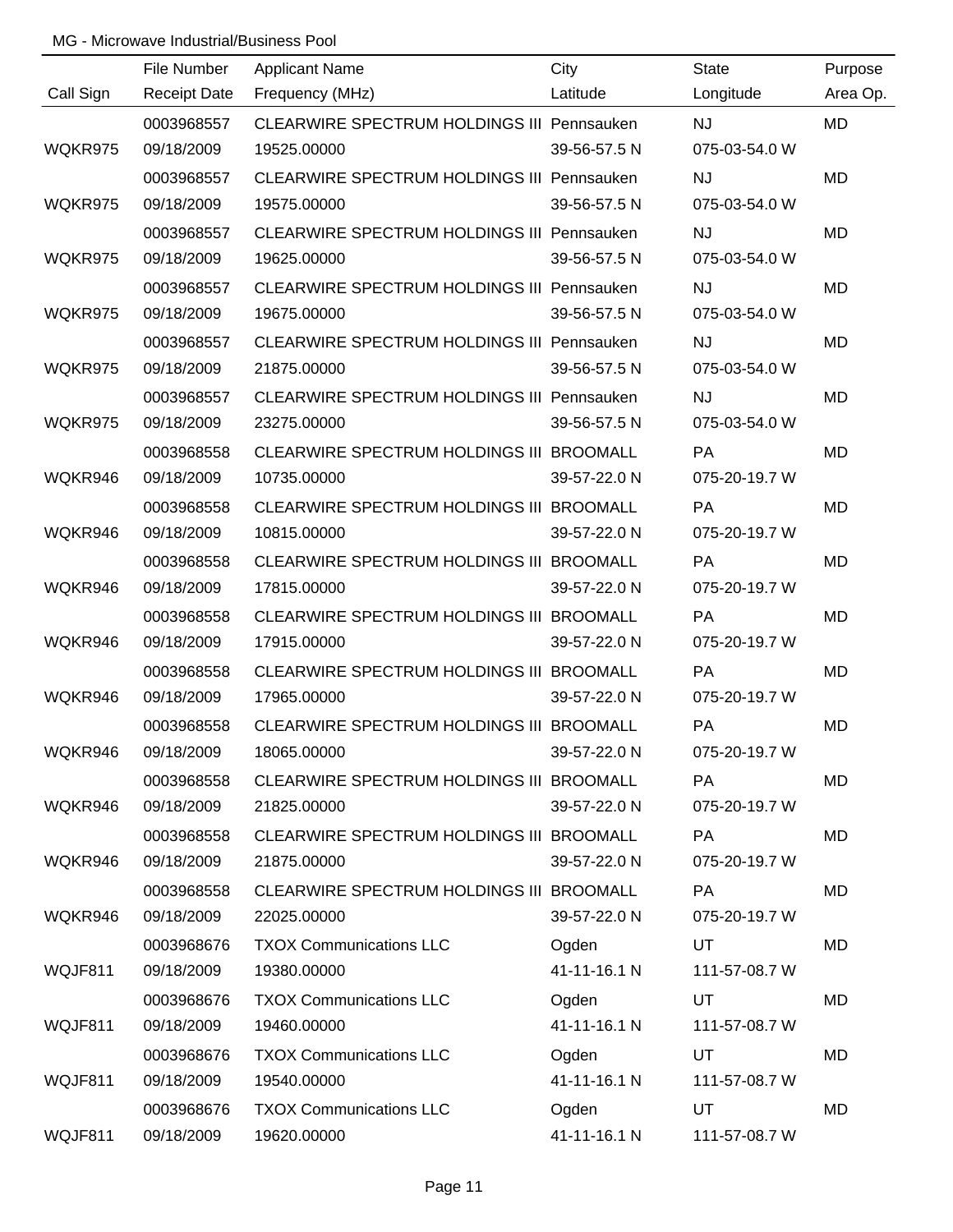|           | File Number         | <b>Applicant Name</b>                            | City                | <b>State</b>  | Purpose   |
|-----------|---------------------|--------------------------------------------------|---------------------|---------------|-----------|
| Call Sign | <b>Receipt Date</b> | Frequency (MHz)                                  | Latitude            | Longitude     | Area Op.  |
|           | 0003968694          | <b>TXOX Communications LLC</b>                   | Pleasantview        | UT            | MD        |
| WQJY926   | 09/18/2009          | 17900.00000                                      | 41-20-27.3 N        | 112-01-08.6 W |           |
|           | 0003968699          | <b>TXOX Communications LLC</b>                   | <b>PLEASANTVIEW</b> | UT            | <b>MD</b> |
| WQJY925   | 09/18/2009          | 17820.00000                                      | 41-20-50.4 N        | 111-58-40.0 W |           |
|           | 0003968705          | <b>TXOX Communications LLC</b>                   | Pleasantview        | <b>UT</b>     | MD        |
| WQJY924   | 09/18/2009          | 18060.00000                                      | 41-19-40.0 N        | 111-56-53.0 W |           |
|           | 0003968707          | <b>TXOX Communications LLC</b>                   | Pleasantview        | UT            | MD        |
| WQJF812   | 09/18/2009          | 17980.00000                                      | 41-19-47.8 N        | 111-58-59.3 W |           |
|           | 0003967490          | CLEARWIRE SPECTRUM HOLDINGS III PORTERVILLE      |                     | CA            | <b>NE</b> |
|           | 09/17/2009          | 19475.00000                                      | 36-04-40.9 N        | 118-58-48.7 W |           |
|           | 0003967493          | CLEARWIRE SPECTRUM HOLDINGS III PORTERVILLE      |                     | CA            | <b>NE</b> |
|           | 09/17/2009          | 17915.00000                                      | 36-06-24.8 N        | 119-01-48.4 W |           |
|           | 0003967996          | CLEARWIRE SPECTRUM HOLDINGS III Salem            |                     | <b>OR</b>     | <b>NE</b> |
|           | 09/17/2009          | 23075.00000                                      | 44-57-12.9 N        | 122-59-28.9 W |           |
|           | 0003967997          | CLEARWIRE SPECTRUM HOLDINGS III Salem            |                     | <b>OR</b>     | <b>NE</b> |
|           | 09/17/2009          | 21825.00000                                      | 44-56-44.7 N        | 122-59-27.1 W |           |
|           | 0003967997          | CLEARWIRE SPECTRUM HOLDINGS III Salem            |                     | <b>OR</b>     | <b>NE</b> |
|           | 09/17/2009          | 21875.00000                                      | 44-56-44.7 N        | 122-59-27.1 W |           |
|           | 0003967997          | CLEARWIRE SPECTRUM HOLDINGS III Salem            |                     | <b>OR</b>     | <b>NE</b> |
|           | 09/17/2009          | 21925.00000                                      | 44-56-44.7 N        | 122-59-27.1 W |           |
|           | 0003968109          | Spectra Access, Inc.                             | Manchester          | <b>NH</b>     | <b>NE</b> |
|           | 09/17/2009          | 19380.00000                                      | 42-59-36.2 N        | 071-27-45.6 W |           |
|           | 0003968109          | Spectra Access, Inc.                             | Manchester          | <b>NH</b>     | <b>NE</b> |
|           | 09/17/2009          | 19675.00000                                      | 42-59-36.2 N        | 071-27-45.6 W |           |
|           | 0003968119          | Spectra Access, Inc.                             | Manchester          | NH.           | <b>NE</b> |
|           | 09/17/2009          | 17820.00000                                      | 42-58-20.5 N        | 071-28-09.3 W |           |
|           | 0003968119          | Spectra Access, Inc.                             | Manchester          | <b>NH</b>     | <b>NE</b> |
|           | 09/17/2009          | 18115.00000                                      | 42-58-20.5 N        | 071-28-09.3 W |           |
|           | 0003968200          | <b>CLEARWIRE SPECTRUM HOLDINGS III Charlotte</b> |                     | <b>NC</b>     | <b>NE</b> |
|           | 09/18/2009          | 23025.00000                                      | 35-08-42.0 N        | 080-49-23.9 W |           |
|           | 0003968200          | <b>CLEARWIRE SPECTRUM HOLDINGS III Charlotte</b> |                     | <b>NC</b>     | <b>NE</b> |
|           | 09/18/2009          | 23075.00000                                      | 35-08-42.0 N        | 080-49-23.9 W |           |
|           | 0003968200          | <b>CLEARWIRE SPECTRUM HOLDINGS III Charlotte</b> |                     | <b>NC</b>     | <b>NE</b> |
|           | 09/18/2009          | 23175.00000                                      | 35-08-42.0 N        | 080-49-23.9 W |           |
|           | 0003968203          | CLEARWIRE SPECTRUM HOLDINGS III KERNERSVILLE     |                     | <b>NC</b>     | <b>NE</b> |
|           | 09/18/2009          | 11225.00000                                      | 36-06-36.3 N        | 080-04-36.4 W |           |
|           | 0003968203          | CLEARWIRE SPECTRUM HOLDINGS III KERNERSVILLE     |                     | <b>NC</b>     | <b>NE</b> |
|           | 09/18/2009          | 11305.00000                                      | 36-06-36.3 N        | 080-04-36.4 W |           |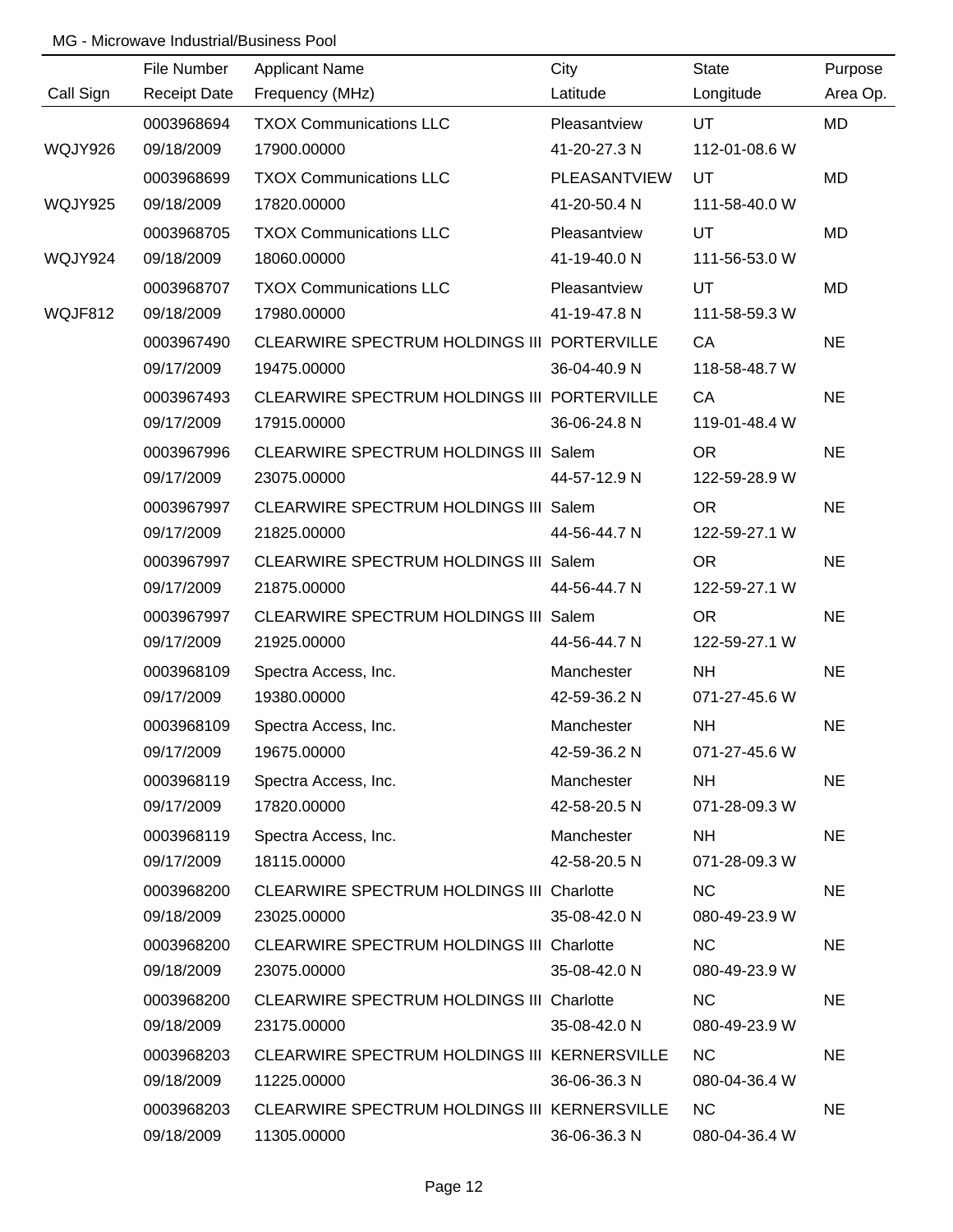|           | File Number | <b>Applicant Name</b>                        | City         | <b>State</b>                                                                                                                                                                                                                   | Purpose   |
|-----------|-------------|----------------------------------------------|--------------|--------------------------------------------------------------------------------------------------------------------------------------------------------------------------------------------------------------------------------|-----------|
| Call Sign |             | Receipt Date Frequency (MHz)                 | Latitude     | Longitude                                                                                                                                                                                                                      | Area Op.  |
|           | 0003968203  | CLEARWIRE SPECTRUM HOLDINGS III KERNERSVILLE |              | NC                                                                                                                                                                                                                             | <b>NE</b> |
|           | 09/18/2009  | 17915.00000                                  | 36-06-36.3 N | 080-04-36.4 W                                                                                                                                                                                                                  |           |
|           | 0003968348  | CLEARWIRE SPECTRUM HOLDINGS III GUILFORD     |              | <b>NC</b>                                                                                                                                                                                                                      | <b>NE</b> |
|           | 09/18/2009  | 23075.00000                                  | 36-04-41.5 N | 079-54-38.8 W                                                                                                                                                                                                                  |           |
|           | 0003968349  | CLEARWIRE SPECTRUM HOLDINGS III Chapel Hill  |              | <b>NC</b>                                                                                                                                                                                                                      | <b>NE</b> |
|           | 09/18/2009  | 11225.00000                                  | 35-54-16.0 N | 079-02-49.0 W                                                                                                                                                                                                                  |           |
|           | 0003968349  | CLEARWIRE SPECTRUM HOLDINGS III Chapel Hill  |              | <b>NC</b>                                                                                                                                                                                                                      | <b>NE</b> |
|           | 09/18/2009  | 11265.00000                                  | 35-54-16.0 N | 079-02-49.0 W                                                                                                                                                                                                                  |           |
|           | 0003968349  | CLEARWIRE SPECTRUM HOLDINGS III Chapel Hill  |              | <b>NC</b>                                                                                                                                                                                                                      | <b>NE</b> |
|           | 09/18/2009  | 11305.00000                                  | 35-54-16.0 N | 079-02-49.0 W                                                                                                                                                                                                                  |           |
|           | 0003968349  | CLEARWIRE SPECTRUM HOLDINGS III Chapel Hill  |              | <b>NC</b>                                                                                                                                                                                                                      | <b>NE</b> |
|           | 09/18/2009  | 11345.00000                                  | 35-54-16.0 N | 079-02-49.0 W                                                                                                                                                                                                                  |           |
|           | 0003968349  | CLEARWIRE SPECTRUM HOLDINGS III Chapel Hill  |              | <b>NC</b>                                                                                                                                                                                                                      | <b>NE</b> |
|           | 09/18/2009  | 11505.00000                                  | 35-54-16.0 N | 079-02-49.0 W                                                                                                                                                                                                                  |           |
|           | 0003968349  | CLEARWIRE SPECTRUM HOLDINGS III Chapel Hill  |              | <b>NC</b>                                                                                                                                                                                                                      | <b>NE</b> |
|           | 09/18/2009  | 11585.00000                                  | 35-54-16.0 N | 079-02-49.0 W                                                                                                                                                                                                                  |           |
|           | 0003968351  | CLEARWIRE SPECTRUM HOLDINGS III CARY         |              | <b>NC</b>                                                                                                                                                                                                                      | <b>NE</b> |
|           | 09/18/2009  | 10735.00000                                  | 35-50-10.9 N | 078-52-38.1 W                                                                                                                                                                                                                  |           |
|           | 0003968351  | CLEARWIRE SPECTRUM HOLDINGS III CARY         |              | <b>NC</b>                                                                                                                                                                                                                      | <b>NE</b> |
|           | 09/18/2009  | 10775.00000                                  | 35-50-10.9 N | 078-52-38.1 W                                                                                                                                                                                                                  |           |
|           | 0003968351  | CLEARWIRE SPECTRUM HOLDINGS III CARY         |              | <b>NC</b>                                                                                                                                                                                                                      | <b>NE</b> |
|           | 09/18/2009  | 10815.00000                                  | 35-50-10.9 N | 078-52-38.1 W                                                                                                                                                                                                                  |           |
|           | 0003968351  | CLEARWIRE SPECTRUM HOLDINGS III CARY         |              | NC                                                                                                                                                                                                                             | <b>NE</b> |
|           | 09/18/2009  | 10855.00000                                  | 35-50-10.9 N | 078-52-38.1 W                                                                                                                                                                                                                  |           |
|           | 0003968351  | CLEARWIRE SPECTRUM HOLDINGS III CARY         |              | NC                                                                                                                                                                                                                             | <b>NE</b> |
|           | 09/18/2009  | 10895.00000                                  | 35-50-10.9 N | 078-52-38.1 W                                                                                                                                                                                                                  |           |
|           | 0003968351  | CLEARWIRE SPECTRUM HOLDINGS III CARY         |              | $NC$ and $C$ and $C$ and $C$ and $C$ and $C$ and $C$ and $C$ and $C$ and $C$ and $C$ and $C$ and $C$ and $C$ and $C$ and $C$ and $C$ and $C$ and $C$ and $C$ and $C$ and $C$ and $C$ and $C$ and $C$ and $C$ and $C$ and $C$ a | <b>NE</b> |
|           | 09/18/2009  | 10975.00000                                  | 35-50-10.9 N | 078-52-38.1 W                                                                                                                                                                                                                  |           |
|           | 0003968351  | CLEARWIRE SPECTRUM HOLDINGS III CARY         |              | NC and the state of the state of the state of the state of the state of the state of the state of the state of the state of the state of the state of the state of the state of the state of the state of the state of the sta | <b>NE</b> |
|           | 09/18/2009  | 11055.00000                                  | 35-50-10.9 N | 078-52-38.1 W                                                                                                                                                                                                                  |           |
|           | 0003968351  | CLEARWIRE SPECTRUM HOLDINGS III CARY         |              | NC                                                                                                                                                                                                                             | <b>NE</b> |
|           | 09/18/2009  | 11135.00000                                  | 35-50-10.9 N | 078-52-38.1 W                                                                                                                                                                                                                  |           |
|           | 0003968351  | CLEARWIRE SPECTRUM HOLDINGS III CARY         |              | $NC$ and $C$ and $C$ and $C$ and $C$ and $C$ and $C$ and $C$ and $C$ and $C$ and $C$ and $C$ and $C$ and $C$ and $C$ and $C$ and $C$ and $C$ and $C$ and $C$ and $C$ and $C$ and $C$ and $C$ and $C$ and $C$ and $C$ and $C$ a | <b>NE</b> |
|           | 09/18/2009  | 19325.00000                                  | 35-50-10.9 N | 078-52-38.1 W                                                                                                                                                                                                                  |           |
|           | 0003968352  | CLEARWIRE SPECTRUM HOLDINGS III CARY         |              | NC                                                                                                                                                                                                                             | <b>NE</b> |
|           | 09/18/2009  | 11225.00000                                  | 35-47-10.5 N | 078-48-45.1 W                                                                                                                                                                                                                  |           |
|           | 0003968352  | CLEARWIRE SPECTRUM HOLDINGS III CARY         |              | NC                                                                                                                                                                                                                             | <b>NE</b> |
|           | 09/18/2009  | 11305.00000                                  | 35-47-10.5 N | 078-48-45.1 W                                                                                                                                                                                                                  |           |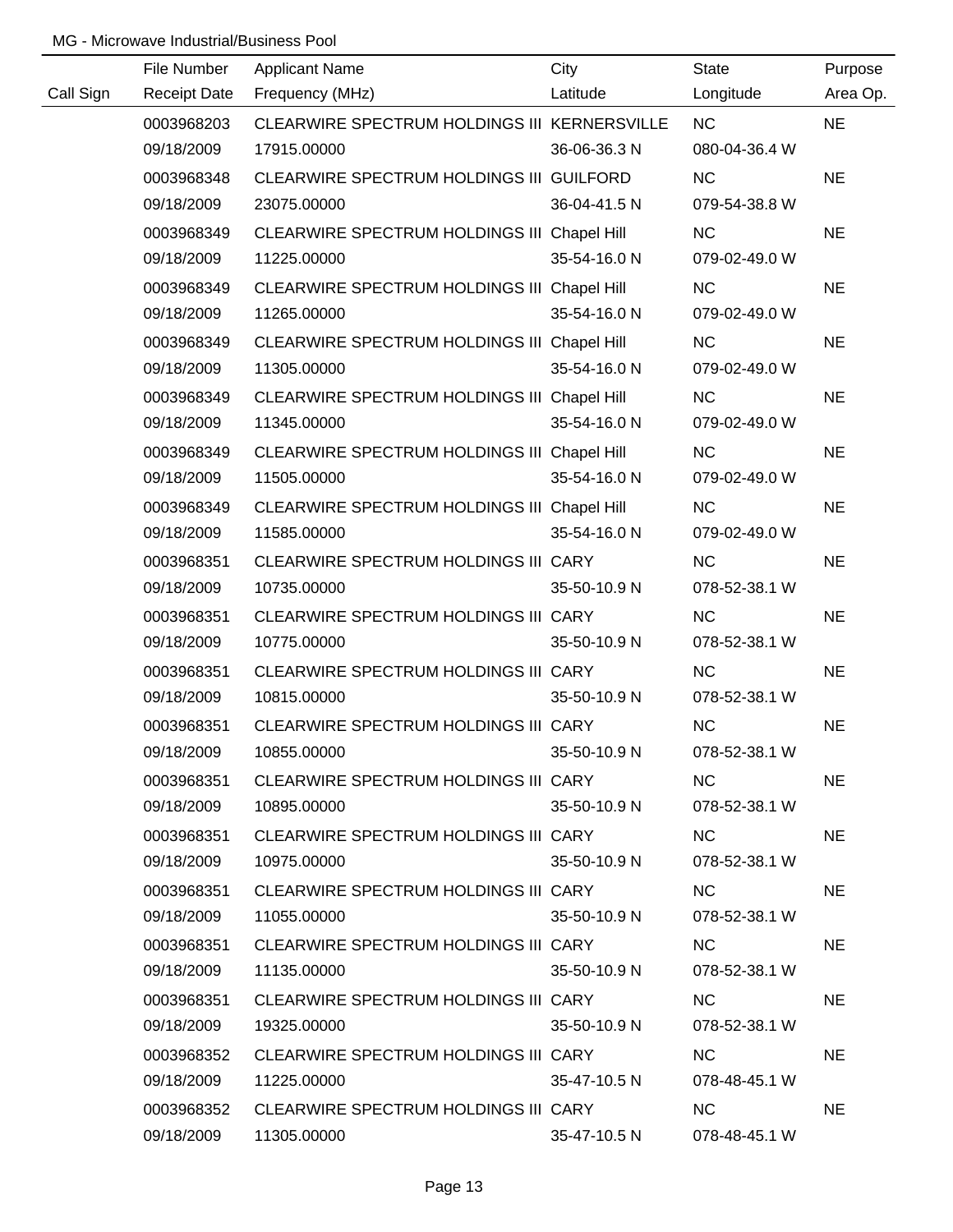|           | File Number         | <b>Applicant Name</b>                            | City         | <b>State</b>  | Purpose   |
|-----------|---------------------|--------------------------------------------------|--------------|---------------|-----------|
| Call Sign | <b>Receipt Date</b> | Frequency (MHz)                                  | Latitude     | Longitude     | Area Op.  |
|           | 0003968352          | CLEARWIRE SPECTRUM HOLDINGS III CARY             |              | <b>NC</b>     | <b>NE</b> |
|           | 09/18/2009          | 11465.00000                                      | 35-47-10.5 N | 078-48-45.1 W |           |
|           | 0003968352          | CLEARWIRE SPECTRUM HOLDINGS III CARY             |              | <b>NC</b>     | <b>NE</b> |
|           | 09/18/2009          | 11545.00000                                      | 35-47-10.5 N | 078-48-45.1 W |           |
|           | 0003968352          | CLEARWIRE SPECTRUM HOLDINGS III CARY             |              | <b>NC</b>     | <b>NE</b> |
|           | 09/18/2009          | 11625.00000                                      | 35-47-10.5 N | 078-48-45.1 W |           |
|           | 0003968352          | CLEARWIRE SPECTRUM HOLDINGS III CARY             |              | <b>NC</b>     | <b>NE</b> |
|           | 09/18/2009          | 21820.00000                                      | 35-47-10.5 N | 078-48-45.1 W |           |
|           | 0003968352          | CLEARWIRE SPECTRUM HOLDINGS III CARY             |              | <b>NC</b>     | <b>NE</b> |
|           | 09/18/2009          | 21920.00000                                      | 35-47-10.5 N | 078-48-45.1 W |           |
|           | 0003968353          | CLEARWIRE SPECTRUM HOLDINGS III MORRISVILLE      |              | <b>NC</b>     | <b>NE</b> |
|           | 09/18/2009          | 23025.00000                                      | 35-52-03.3 N | 078-49-19.9 W |           |
|           | 0003968354          | CLEARWIRE SPECTRUM HOLDINGS III GREENSBORO       |              | <b>NC</b>     | <b>NE</b> |
|           | 09/18/2009          | 17865.00000                                      | 36-01-34.4 N | 079-48-12.3 W |           |
|           | 0003968354          | CLEARWIRE SPECTRUM HOLDINGS III GREENSBORO       |              | <b>NC</b>     | <b>NE</b> |
|           | 09/18/2009          | 23025.00000                                      | 36-01-34.4 N | 079-48-12.3 W |           |
|           | 0003968354          | CLEARWIRE SPECTRUM HOLDINGS III GREENSBORO       |              | <b>NC</b>     | <b>NE</b> |
|           | 09/18/2009          | 23075.00000                                      | 36-01-34.4 N | 079-48-12.3 W |           |
|           | 0003968354          | CLEARWIRE SPECTRUM HOLDINGS III GREENSBORO       |              | <b>NC</b>     | <b>NE</b> |
|           | 09/18/2009          | 23125.00000                                      | 36-01-34.4 N | 079-48-12.3 W |           |
|           | 0003968354          | CLEARWIRE SPECTRUM HOLDINGS III GREENSBORO       |              | <b>NC</b>     | <b>NE</b> |
|           | 09/18/2009          | 23175.00000                                      | 36-01-34.4 N | 079-48-12.3 W |           |
|           | 0003968355          | CLEARWIRE SPECTRUM HOLDINGS III CARY             |              | NC            | <b>NE</b> |
|           | 09/18/2009          | 23020.00000                                      | 35-47-58.2 N | 078-48-30.6 W |           |
|           | 0003968355          | CLEARWIRE SPECTRUM HOLDINGS III CARY             |              | NC.           | <b>NE</b> |
|           | 09/18/2009          | 23120.00000                                      | 35-47-58.2 N | 078-48-30.6 W |           |
|           | 0003968357          | CLEARWIRE SPECTRUM HOLDINGS III WINSTON SALEM NC |              |               | NE.       |
|           | 09/18/2009          | 10735.00000                                      | 36-04-00.0 N | 080-10-56.0 W |           |
|           | 0003968357          | CLEARWIRE SPECTRUM HOLDINGS III WINSTON SALEM NC |              |               | <b>NE</b> |
|           | 09/18/2009          | 10815.00000                                      | 36-04-00.0 N | 080-10-56.0 W |           |
|           | 0003968357          | CLEARWIRE SPECTRUM HOLDINGS III WINSTON SALEM NC |              |               | <b>NE</b> |
|           | 09/18/2009          | 19375.00000                                      | 36-04-00.0 N | 080-10-56.0 W |           |
|           | 0003968357          | CLEARWIRE SPECTRUM HOLDINGS III WINSTON SALEM NC |              |               | <b>NE</b> |
|           | 09/18/2009          | 19475.00000                                      | 36-04-00.0 N | 080-10-56.0 W |           |
|           | 0003968358          | CLEARWIRE SPECTRUM HOLDINGS III MORRISVILLE      |              | <b>NC</b>     | <b>NE</b> |
|           | 09/18/2009          | 21825.00000                                      | 35-51-25.5 N | 078-49-12.0 W |           |
|           | 0003968358          | CLEARWIRE SPECTRUM HOLDINGS III MORRISVILLE      |              | <b>NC</b>     | <b>NE</b> |
|           | 09/18/2009          | 21925.00000                                      | 35-51-25.5 N | 078-49-12.0 W |           |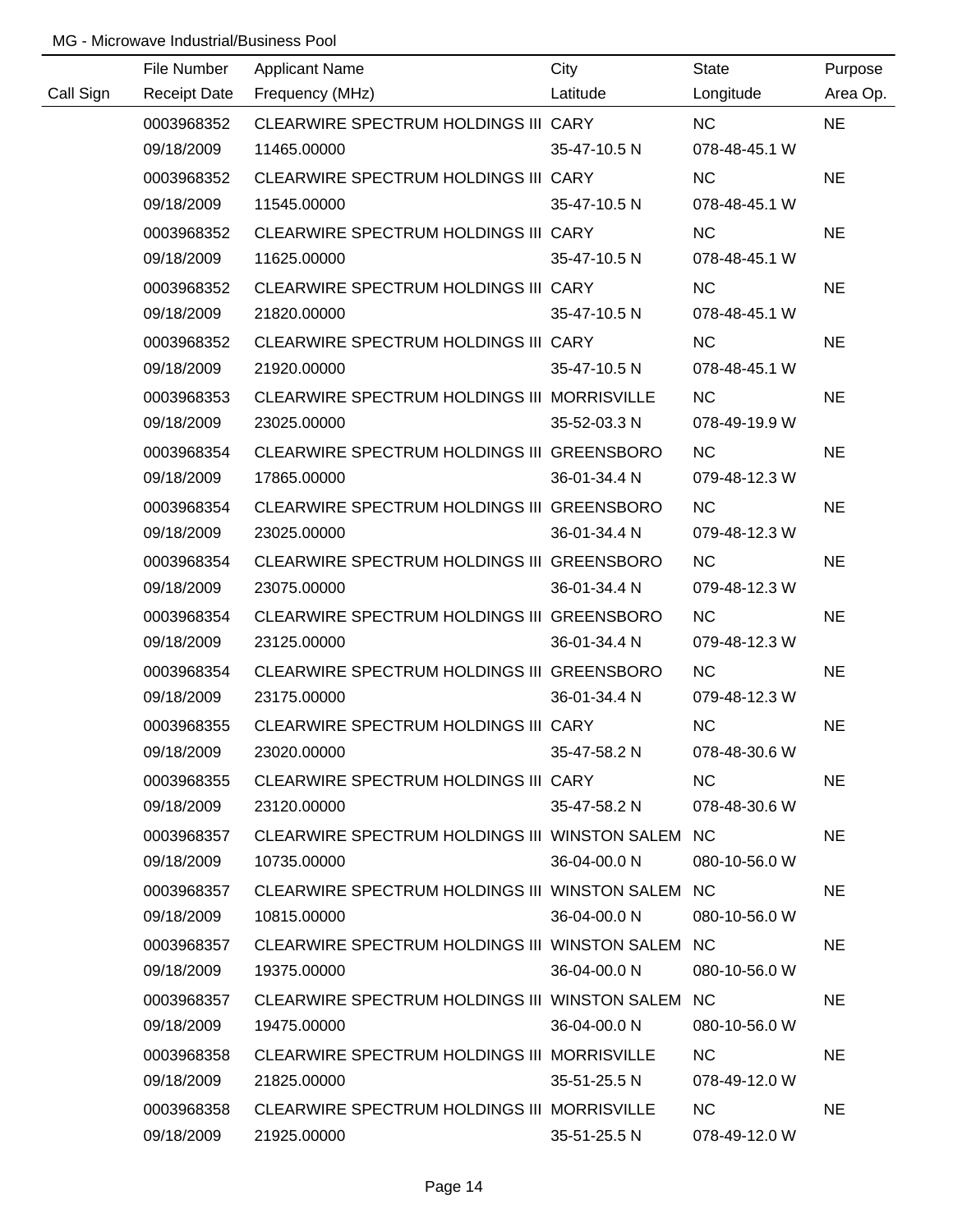|           | File Number         | <b>Applicant Name</b>                            | City         | <b>State</b>  | Purpose   |
|-----------|---------------------|--------------------------------------------------|--------------|---------------|-----------|
| Call Sign | <b>Receipt Date</b> | Frequency (MHz)                                  | Latitude     | Longitude     | Area Op.  |
|           | 0003968359          | CLEARWIRE SPECTRUM HOLDINGS III GREENSBORO       |              | <b>NC</b>     | <b>NE</b> |
|           | 09/18/2009          | 23225.00000                                      | 36-03-43.6 N | 079-52-55.2 W |           |
|           | 0003968360          | CLEARWIRE SPECTRUM HOLDINGS III Charlotte        |              | <b>NC</b>     | <b>NE</b> |
|           | 09/18/2009          | 21825.00000                                      | 35-13-23.3 N | 080-49-39.4 W |           |
|           | 0003968360          | CLEARWIRE SPECTRUM HOLDINGS III Charlotte        |              | <b>NC</b>     | <b>NE</b> |
|           | 09/18/2009          | 21875.00000                                      | 35-13-23.3 N | 080-49-39.4 W |           |
|           | 0003968360          | <b>CLEARWIRE SPECTRUM HOLDINGS III Charlotte</b> |              | <b>NC</b>     | <b>NE</b> |
|           | 09/18/2009          | 21925.00000                                      | 35-13-23.3 N | 080-49-39.4 W |           |
|           | 0003968360          | <b>CLEARWIRE SPECTRUM HOLDINGS III Charlotte</b> |              | <b>NC</b>     | <b>NE</b> |
|           | 09/18/2009          | 21975.00000                                      | 35-13-23.3 N | 080-49-39.4 W |           |
|           | 0003968360          | CLEARWIRE SPECTRUM HOLDINGS III Charlotte        |              | <b>NC</b>     | <b>NE</b> |
|           | 09/18/2009          | 22075.00000                                      | 35-13-23.3 N | 080-49-39.4 W |           |
|           | 0003968497          | CLEARWIRE SPECTRUM HOLDINGS III Radnor           |              | <b>PA</b>     | <b>NE</b> |
|           | 09/18/2009          | 11225.00000                                      | 40-03-00.7 N | 075-20-49.6 W |           |
|           | 0003968498          | CLEARWIRE SPECTRUM HOLDINGS III JACKSONVILLE     |              | FL.           | <b>NE</b> |
|           | 09/18/2009          | 11305.00000                                      | 30-18-24.1 N | 081-37-12.0 W |           |
|           | 0003968498          | CLEARWIRE SPECTRUM HOLDINGS III JACKSONVILLE     |              | FL            | <b>NE</b> |
|           | 09/18/2009          | 11425.00000                                      | 30-18-24.1 N | 081-37-12.0 W |           |
|           | 0003968499          | CLEARWIRE SPECTRUM HOLDINGS III JACKSONVILLE     |              | FL            | <b>NE</b> |
|           | 09/18/2009          | 17815.00000                                      | 30-21-03.5 N | 081-33-05.0 W |           |
|           | 0003968499          | CLEARWIRE SPECTRUM HOLDINGS III JACKSONVILLE     |              | FL.           | <b>NE</b> |
|           | 09/18/2009          | 17915.00000                                      | 30-21-03.5 N | 081-33-05.0 W |           |
|           | 0003968500          | CLEARWIRE SPECTRUM HOLDINGS III Jacksonville     |              | <b>FL</b>     | <b>NE</b> |
|           | 09/18/2009          | 11265.00000                                      | 30-17-08.0 N | 081-38-08.9 W |           |
|           | 0003968500          | CLEARWIRE SPECTRUM HOLDINGS III Jacksonville     |              | FL.           | <b>NE</b> |
|           | 09/18/2009          | 11385.00000                                      | 30-17-08.0 N | 081-38-08.9 W |           |
|           | 0003968501          | CLEARWIRE SPECTRUM HOLDINGS III JACKSONVILLE     |              | FL.           | <b>NE</b> |
|           | 09/18/2009          | 10735.00000                                      | 30-21-10.4 N | 081-34-34.3 W |           |
|           | 0003968501          | CLEARWIRE SPECTRUM HOLDINGS III JACKSONVILLE     |              | FL.           | <b>NE</b> |
|           | 09/18/2009          | 10855.00000                                      | 30-21-10.4 N | 081-34-34.3 W |           |
|           | 0003968501          | CLEARWIRE SPECTRUM HOLDINGS III JACKSONVILLE     |              | FL.           | <b>NE</b> |
|           | 09/18/2009          | 19375.00000                                      | 30-21-10.4 N | 081-34-34.3 W |           |
|           | 0003968501          | CLEARWIRE SPECTRUM HOLDINGS III JACKSONVILLE     |              | FL.           | <b>NE</b> |
|           | 09/18/2009          | 19475.00000                                      | 30-21-10.4 N | 081-34-34.3 W |           |
|           | 0003968502          | CLEARWIRE SPECTRUM HOLDINGS III Jacksonville     |              | FL.           | <b>NE</b> |
|           | 09/18/2009          | 11225.00000                                      | 30-21-53.7 N | 081-36-20.3 W |           |
|           | 0003968502          | CLEARWIRE SPECTRUM HOLDINGS III Jacksonville     |              | FL.           | <b>NE</b> |
|           | 09/18/2009          | 11345.00000                                      | 30-21-53.7 N | 081-36-20.3 W |           |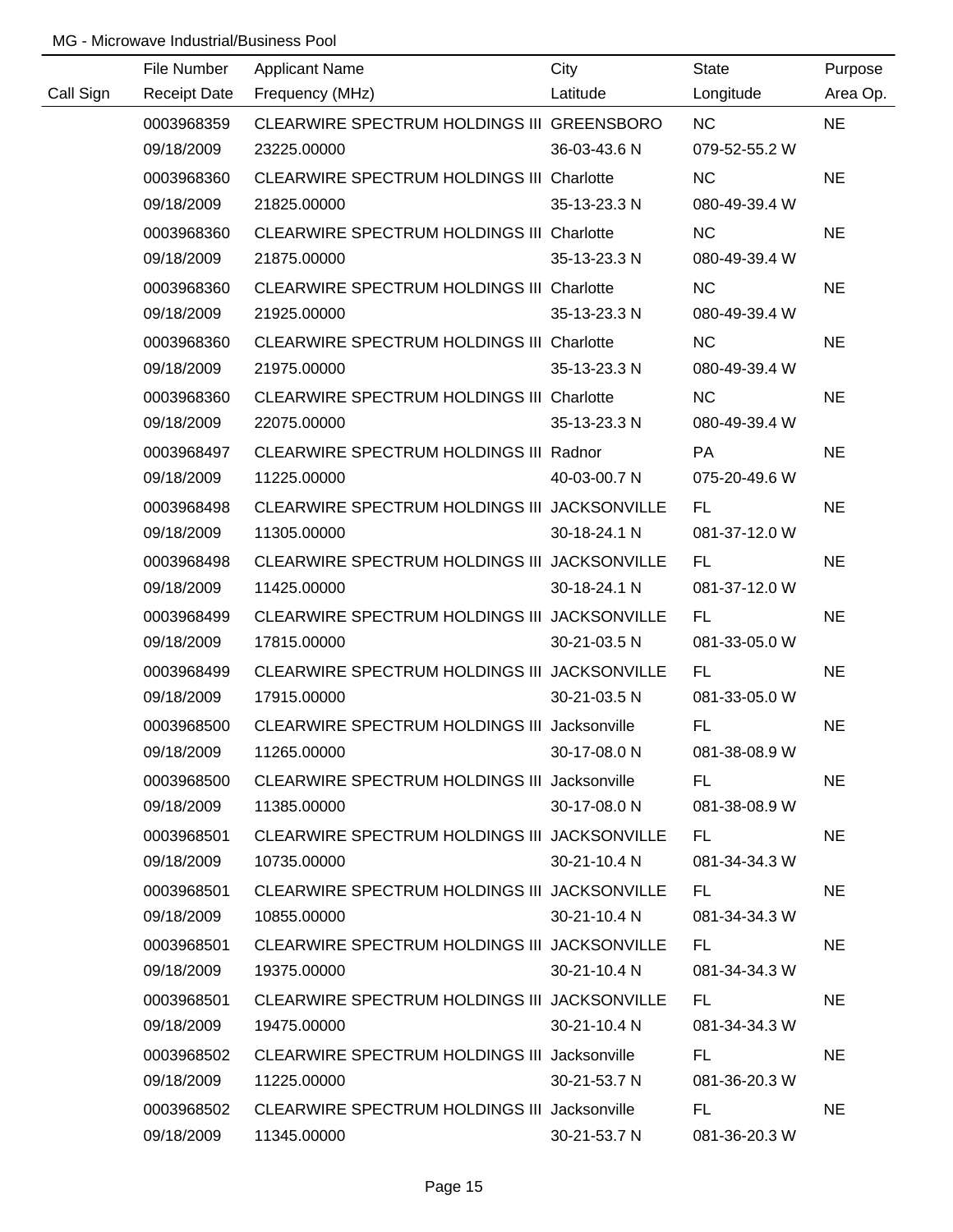|                | File Number         | <b>Applicant Name</b>                             | City         | <b>State</b>  | Purpose   |
|----------------|---------------------|---------------------------------------------------|--------------|---------------|-----------|
| Call Sign      | <b>Receipt Date</b> | Frequency (MHz)                                   | Latitude     | Longitude     | Area Op.  |
|                | 0003968503          | CLEARWIRE SPECTRUM HOLDINGS III JACKSONVILLE      |              | FL.           | <b>NE</b> |
|                | 09/18/2009          | 10775.00000                                       | 30-18-36.0 N | 081-38-57.0 W |           |
|                | 0003968503          | CLEARWIRE SPECTRUM HOLDINGS III JACKSONVILLE      |              | FL            | <b>NE</b> |
|                | 09/18/2009          | 10815.00000                                       | 30-18-36.0 N | 081-38-57.0 W |           |
|                | 0003968503          | CLEARWIRE SPECTRUM HOLDINGS III JACKSONVILLE      |              | FL.           | <b>NE</b> |
|                | 09/18/2009          | 10895.00000                                       | 30-18-36.0 N | 081-38-57.0 W |           |
|                | 0003968503          | CLEARWIRE SPECTRUM HOLDINGS III JACKSONVILLE      |              | <b>FL</b>     | <b>NE</b> |
|                | 09/18/2009          | 10935.00000                                       | 30-18-36.0 N | 081-38-57.0 W |           |
|                | 0003968559          | <b>CLEARWIRE SPECTRUM HOLDINGS III</b>            | Norristown   | <b>PA</b>     | <b>NE</b> |
|                | 09/18/2009          | 10735.00000                                       | 40-06-55.1 N | 075-19-23.9 W |           |
|                | 0003968559          | <b>CLEARWIRE SPECTRUM HOLDINGS III Norristown</b> |              | <b>PA</b>     | <b>NE</b> |
|                | 09/18/2009          | 21975.00000                                       | 40-06-55.1 N | 075-19-23.9 W |           |
|                | 0003968632          | SUWANNEE VALLEY ELECTRIC COOP                     |              |               | <b>RO</b> |
| <b>WNTW536</b> | 09/18/2009          |                                                   |              |               |           |
|                | 0003968637          | SUWANNEE VALLEY ELECTRIC COOP                     |              |               | <b>RO</b> |
| WNTW537        | 09/18/2009          |                                                   |              |               |           |

# TI - TV Intercity Relay

|           | File Number         | Applicant Name            | City         | State         | Purpose  |
|-----------|---------------------|---------------------------|--------------|---------------|----------|
| Call Sign | <b>Receipt Date</b> | Frequency (MHz)           | Latitude     | Longitude     | Area Op. |
|           | 0003968824          | RICHARD C & LISA A. GOETZ | Lebanon      | TN            | NE.      |
|           | 09/18/2009          | 00500.00000 - 00506.00000 | 36-12-17.0 N | 086-22-13.0 W |          |

## YK - Industrial/Business Pool - Commercial, Trunked

|           | File Number | Applicant Name               | City     | State     | Purpose   |
|-----------|-------------|------------------------------|----------|-----------|-----------|
| Call Sign |             | Receipt Date Frequency (MHz) | Latitude | Longitude | Area Op.  |
|           | 0003968451  | JENKINS. JAY                 |          |           | <b>RO</b> |
| WPGB715   | 09/18/2009  |                              |          |           |           |